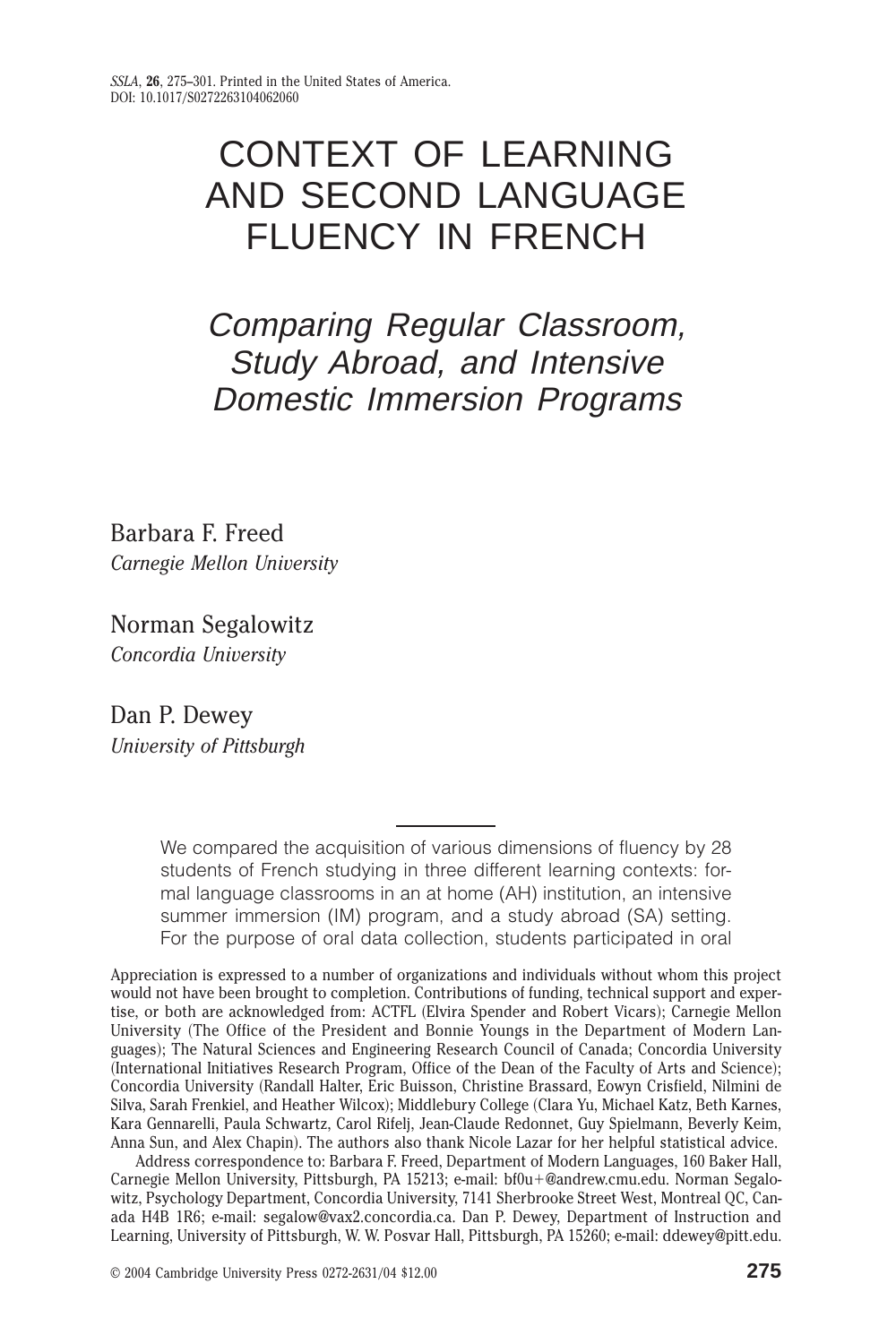interviews (similar to the Oral Proficiency Interview) at the beginning and the end of the semester and provided information regarding language use and interactions. Analyses included comparisons of gain scores as a function of the learning context and as a function of the time reported using French outside of class. The main findings that reached statistical significance include: (a) The IM group made significant gains in oral performance in terms of the total number of words spoken, in length of the longest turn, in rate of speech, and in speech fluidity based on a composite of fluidity measures. When compared to the AH group, the SA group made statistically significant gains only in terms of speech fluidity but fewer gains than the IM group. The AH group made no significant gains. (b) The IM students reported that they spoke and wrote French significantly more hours per week than the other two groups. The SA group reported using English more than French (although the difference was not statistically significant) and reported using significantly more English in out-of-class activities than the IM group. (c) Multiple regression analyses revealed that reported hours per week spent writing outside of class was significantly associated with oral fluidity gains.

Traditionally, teachers as well as their students, not to mention the lay public, have subscribed to the belief that second language  $(L2)$  learning in an "immersion" context is preferable to learning that is limited to the formal language classroom setting in an at home institutional context  $(AH).<sup>1</sup>$  The assumption regarding the supposed superiority of one particular immersion  $context$ —that of study abroad  $(SA)$ —has been the inspiration for recent research focusing exclusively on learning that takes place in this setting. Within the last decade or so, a small but interesting literature has emerged that explores various aspects of language learning abroad and that offers a series of contradictory, sometimes surprising, and occasionally provocative findings about language gain for students who study abroad, as well as about the nature of the immersion experience itself. Freed  $(1995a, 1998)$  and Coleman  $(1995, 1998)$  reviewed the majority of these studies from both American and European perspectives. This work has also engendered numerous questions about the specific linguistic benefits that accrue to students who have been abroad as compared to their peers whose learning takes place in a domestic setting (Freed, 1995a). Questions have also been asked as to what the nature of the SA context actually is and how the purported "immersion" in the native speech community abroad compares to the intensity of the language learning experience in an intensive domestic immersion (IM) program. There have now been a number of empirical studies that explore the language gains made by students who have spent time abroad, several of which compare the SA context with the AH context (DeKeyser, 1991; Huebner, 1995; Lafford, 1995; Lapkin, Hart, & Swain, 1995, among others) as well as a hand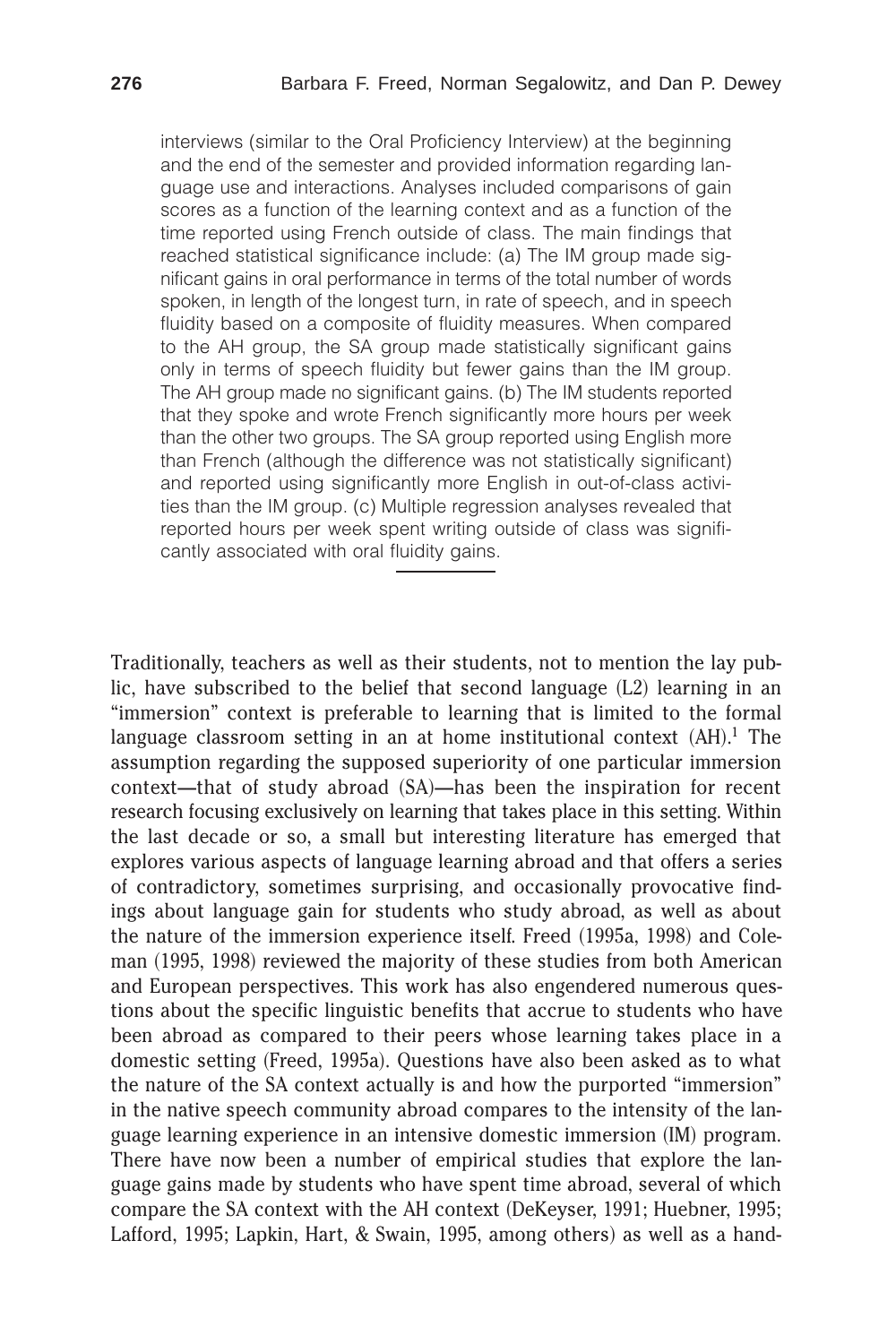ful of studies that address learning by students in IM programs (Breiner-Sanders, Richter, & Chi, 1999; Liskin-Gasparro, 1998; McKee, 1983). However, to date there have been no carefully controlled studies comparing differences in language in these three primary learning contexts for American stu- $\theta$  dents: (a) the AH context, with its focus on formal classroom-based learning, (b) the SA context that combines classroom-based learning with a myriad of diverse options for interaction in the native speech community, and  $(c)$  the IM context that includes but goes beyond the classroom experience. Consequently, the profession continues to rely on a series of individual studies that investigate isolated aspects of L2 learning abroad, or the SA as compared to the formal classroom learning (i.e., AH context) and an even smaller number of qualitative studies that explore learning in IM settings+ These studies are augmented by countless powerful anecdotal reports that extol the advantages of the SA context.

The work reported here is, to our knowledge, the first to systematically compare certain aspects of language use by adult (i.e., college age) students who spend time in any of these major language-learning settings. In undertaking this study, we assumed the challenge of providing a more enriched description of the individual learning contexts as well as identifying salient features of student language use that might distinguish one group of learners from the others. In particular, we were motivated by a desire to identify the characteristics of learner language that presumably have most contributed to the development of popular perceptions regarding superior language gain in the SA context. For this reason, we decided to build on prior work conducted on the topic of *fluency*—that ever-popular term used in a multitude of often contrasting ways by the public as well as language teaching professionals.

# **FLUENCY**

The notion of fluency, applied to both first language  $(L1)$  and  $L2$  use, is one of those topics about which there are many eagerly and enthusiastically expressed opinions. For example, an informal survey, in which first-year undergraduate students in a course on language and society were asked to define the term "fluency," yielded the following responses: "speaking quickly and smoothly," "speaking without saying *um*, without hesitations," "being bilingual," "speaking perfectly," "the ability to make jokes in a language," and "talking easily." Interestingly enough, these spontaneous student definitions corresponded to responses offered by six educated adult, native speaker (NS) judges in some of our prior work (Freed, 1995b) when asked which qualities of speech they believed influenced their decisions when evaluating student speech for fluency. Several of the judges used the term "articulate" to characterize the speech of those whom they rated as more fluent. They also evoked "lack of hesitation" and "less tendency to stumble over phrases" along with "faster rate of speech" as qualities that they rated highly. Most of the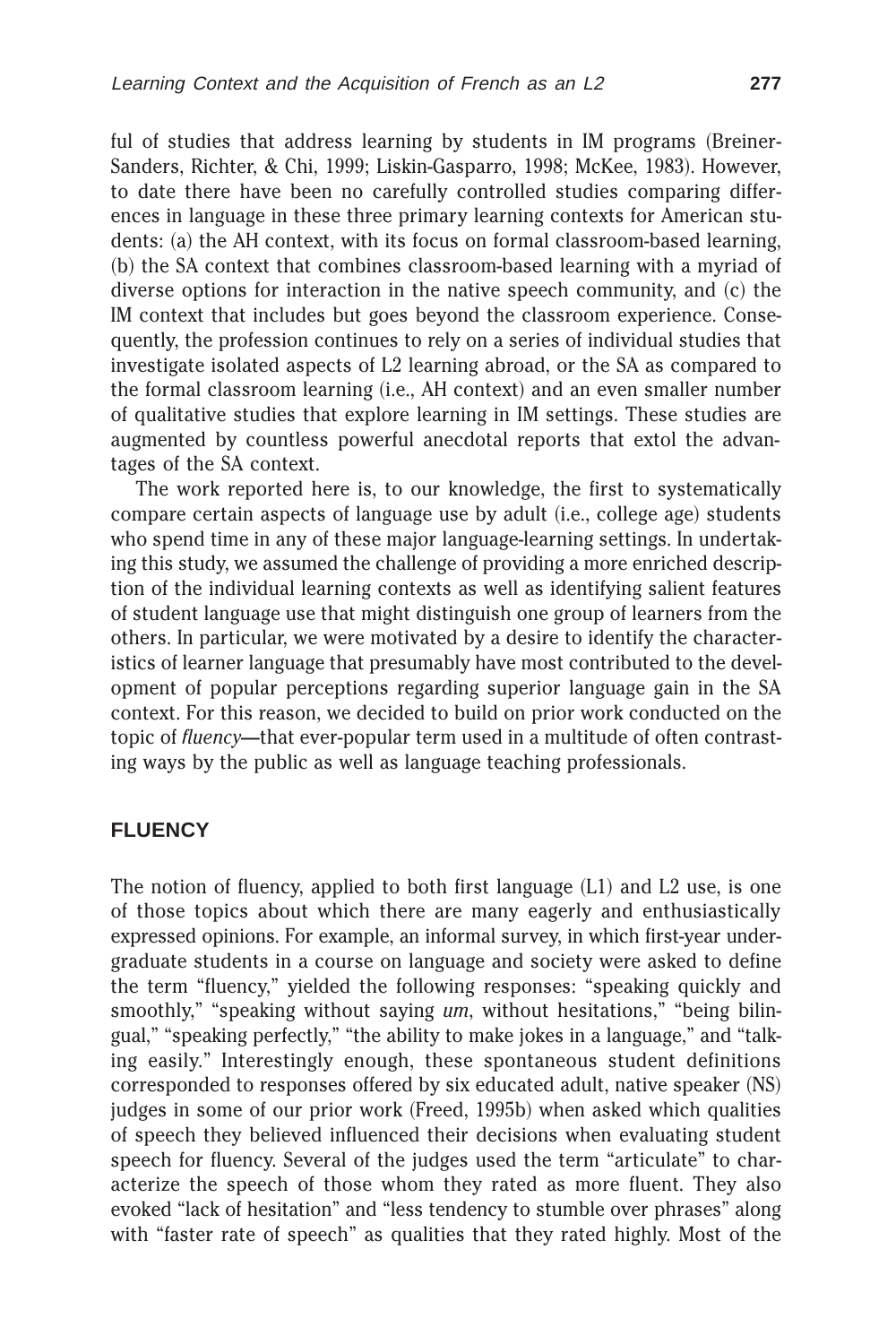judges also identified "better (or more complex) grammar" and "richness of vocabulary" as qualities that contributed to their decisions in evaluating speakers as more fluent. Higher evaluations seemed to encompass several other speaker attributes, including "ease" or "confidence in speech" and "comfort in the ability to converse." In addition to providing their subjective responses, the judges were also asked to review a list of eight possible components of fluency and to identify those they considered most important in determining which students they considered most fluent. Five of the six judges identified "rate of speech" and "smoother speech with fewer false starts" as the most important factors. Four of the six specified "better grammar" and "vocabulary" and "fewer pauses/hesitancies" as major factors on which they based their decisions. Half of them selected better accent as an important speech quality that contributed to their judgments.

In the professional literature, a brief survey of the term reveals that explorations of the notion of fluency span a continuum ranging from studies of its psychological manifestations and reflections of underlying speech planning and thinking processes (Bialystok, 1990; Chafe, 1980; Dewaele, 2002; Ochs, 1979; Segalowitz, 2000; Segalowitz & Segalowitz, 1993) to studies of speech production, hesitation phenomena, and temporal dimensions of speech (Dechert, 1980; Dechert & Raupach, 1987; Deese, 1980; Goldman-Eisler, 1961, 1968; Griffiths, 1991; Grosjean, 1980; Kowal & O'Connell, 1980; Möhle, 1984; Raupach, 1980, 1983) as well as to applied and sociolinguistic analyses that focus on the total communicative context and variables such as setting, participant, topic, and task, each of which has been shown to exert an influence on both the expression and perception of general fluency (Eizenberg, 1992; Jefferson, 1979; Schegloff, 1981; Schegloff, Jefferson, & Sacks, 1977).

Definitions of NS fluency have often been based on a series of illustrative examples of the so-called fluent NSs. Prominent among these is Fillmore's (1979) evocative description of fluency that included not only "the ability to talk at length with few pauses"  $(p. 97)$  but also references to semantic density, sociolinguistic appropriateness, and creativity in language use. These insightful and engaging examples seem to capture a general language ability, particularly that of the NS.

By contrast, terms such as *communicative competence* or *language proficiency* (constructs with which fluency is sometimes compared) are not used when discussing NS fluency but are occasionally invoked in discussions of nonnative fluency. With respect to nonnative fluency, these three terms, each of which is subject to multiple and overlapping definitions, are frequently interchanged. With respect to L2 speakers, fluency is often used as a loose cover term to represent, as Lennon (1990) suggested, "the highest point on a scale that measures spoken command of a foreign language"  $(p. 389)$ .

This broad use of the term "fluent," sometimes equated with global language ability, is familiar to all of us. It occurs in expressions such as "She spoke French fluently after spending a year in France." Such a nontechnical use of the term may be contrasted with the more restricted sense of fluency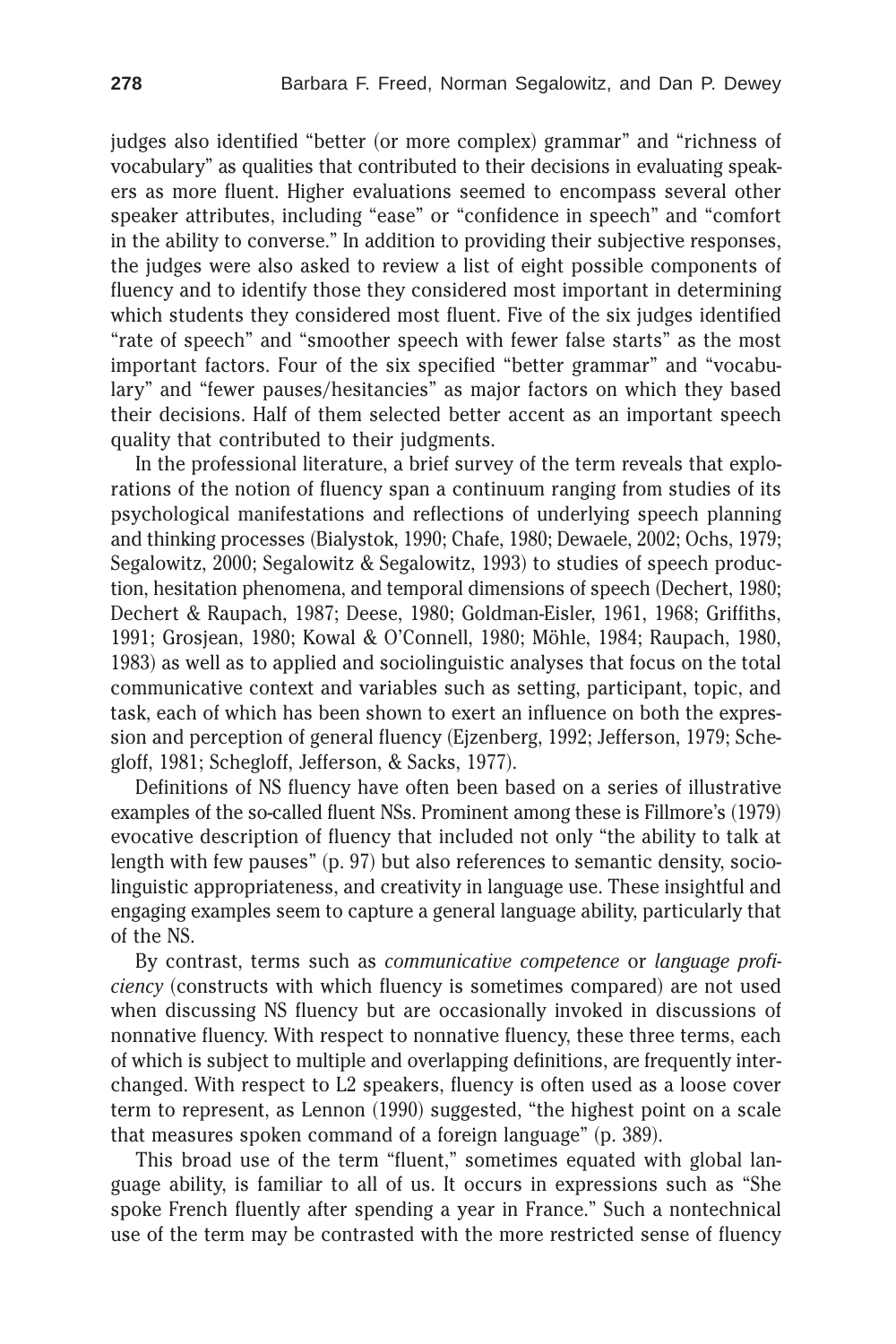that represents one of several identifiable components of language ability or proficiency, each of which may be evaluated independently. In the L2 learning literature, as Schmidt pointed out  $(1992, p. 358)$ , a distinction is sometimes made between fluency and accuracy. It might be said, for example, that "David" knows French grammar perfectly, but he doesn't speak the language fluently." Such statements echo Sajavaara's (1987, p. 62) observation that good linguistic or communicative competence is not always realized in fluent speech. By contrast, we have also heard statements such as "Sheldon speaks French fluently, but he makes many mistakes."

Within the field of SLA, several studies have explored various aspects of fluency. These include investigations that attempt to identify specific measures of fluency in speech and closely related efforts to identify characteristics that affect listener evaluations of fluency (see, e.g., Butler-Wall, 1986; Cucchiarini, Strik, & Boves, 2000; Ejzenberg, 1992; Foster & Skehan, 1996; Freed, So, & Lazar, 2003; Lennon, 1990; Möhle, 1984; Olynyk, d'Anglejan, & Sankoff, 1990; Raupach, 1984; Riggenbach, 1989, 1991; Temple, 1992; Towell, Hawkins, & Bazergui, 1996; Wennerstrom, 2000). Sometimes, the features studied can be viewed as representing particular dimensions of fluency. For example, as we do later in this article, it is possible to distinguish temporal phenomena (aspects concerned with the rate of production) from hesitancy phenomena (aspects concerned with the fluidity or smoothness of speech). We might, from logical considerations alone, view these as independent dimensions underlying fluency, although whether in fact temporal and hesitation phenomena are indeed independent of each other is an empirical question  $(e.g., Cucchiarini)$ et al. reported high correlations between rate of speech and number of pauses in speech).

The general picture that emerges from this literature is that fluency is a complex phenomenon that encompasses a multitude of linguistic, psycholinguistic, and sociolinguistic features+ Despite a cluster of agreed-on components of fluent language use, there appear to be considerable individual differences in both the expression and perception of fluency. Fluency functions as a relatively loose cover term, with both global and restricted interpretations that vary from context to context, speaker to speaker, and listener to listener

# **LEARNING CONTEXTS**

Although context of learning itself is not subject to an unlimited range of definitions, it might include settings as diverse as  $(a)$  exclusively technological academic contexts, (b) uninstructed learning settings for those residing in a native speech community, as well as  $(c)$  formal academic (in country or "at home") language classrooms, (d) IM settings that integrate formal classroom  $($ content or language oriented) and out-of-class learning opportunities, and  $(e)$ SA contexts with potentially unlimited opportunities for use of the target lan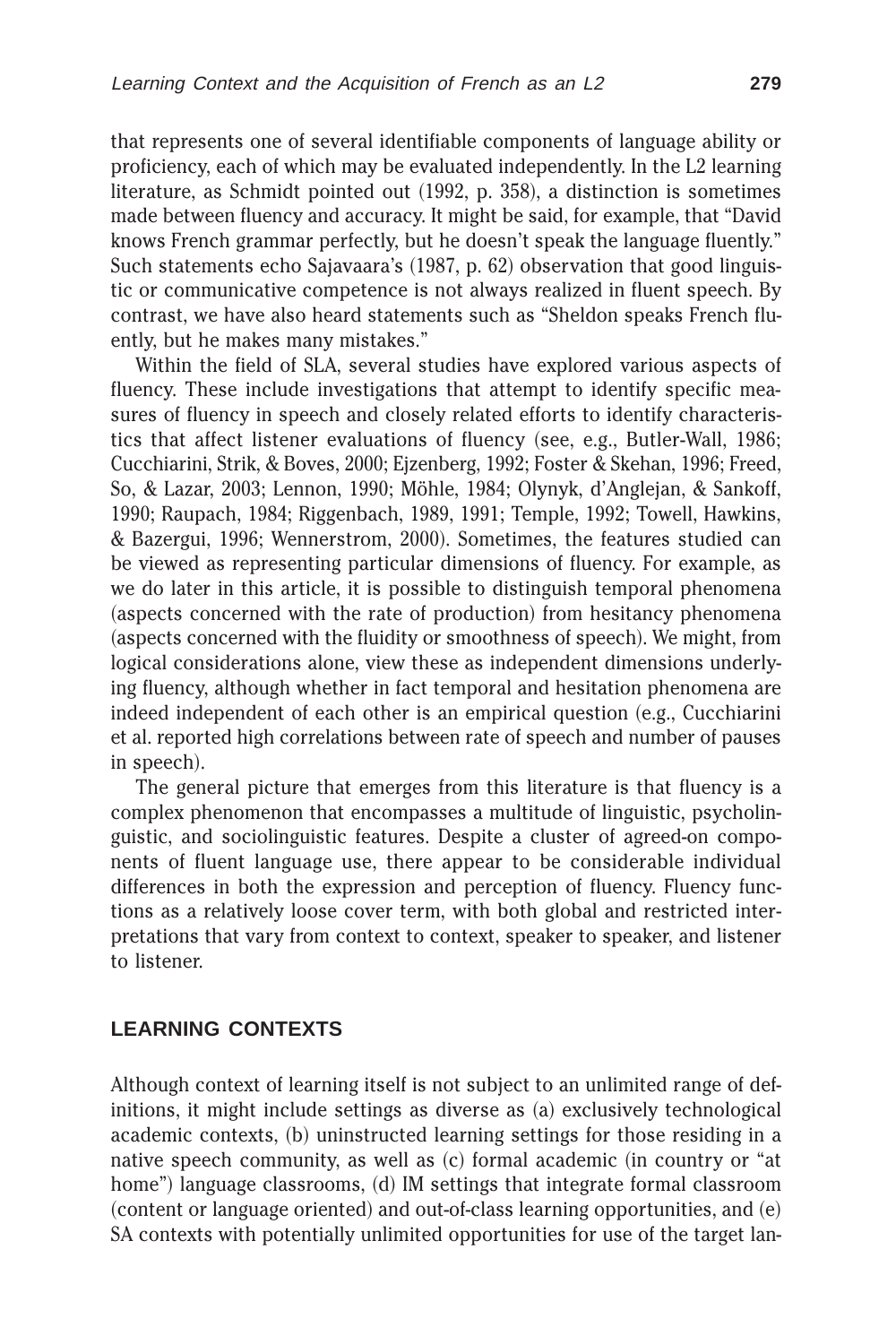guage. The present study focuses on the acquisition of oral fluency in the latter three contexts, each of which has been the subject of prior research. See, for example, for SA contexts: Brecht, Davidson, and Ginsberg, 1991, 1995; Coleman, 1995, 1998; DeKeyser, 1991; Freed, 1995b, 1998; Huebner, 1995; Lafford, 1995; Pellegrino, 1998; and Wilkinson, 1998; for IM contexts, see: Breiner-Sanders et al., 1999; Dewey, 2002; Liskin-Gasparro, 1998; and McKee, 1983; and for AH contexts, see, among others: Allwright and Bailey, 1991; Chaudron, 1987; and Schachter and Gass, 1996. For discussion of these comparisons, see Collentine and Freed (this issue). For a more general discussion of frameworks for thinking about learning context with respect to individual difference considerations and social factors, see Ellis  $(1994, pp. 222-229)$ .

## **RESEARCH QUESTIONS**

This study addresses the following questions:

- 1. Are there salient differences in the acquisition of oral fluency by students who have studied abroad, when compared to students whose learning takes place in IM programs or the regular AH language classroom?
- 2. Do time-on-task factors (e.g., instructional time, out-of-class time spent interacting orally with NSs or using the language within the literate domain) vary in each of these contexts?
- 3. To what extent are the measured differences in oral fluency associated with these time-on-task features?

#### **METHOD**

#### **Participants**

This study was conducted in the summer and fall of 2000 at a small liberal arts college on the East coast. The initial sample tested consisted of 41 students+ Of these, 13 students failed to complete all of the test instruments or questionnaires, and therefore their data were not analyzed+ The final sample, therefore, consisted of 28 students  $(18 \text{ female}, 10 \text{ male}), M = 21.29 \text{ years}$  (AH:  $M = 18.38, SD = .74, median = 18.5, range = 17–19; SA: M = 19.88, SD = .35,$ median = 20, range = 19–20; IM:  $M = 23.75$ ,  $SD = 7.90$ , median = 20.5, range = 18–48). All the participants were NSs of English and enrolled in one of three programs conducted by the same institution, and none of them had ever spent time abroad before the beginning of this study. The academic majors of the participants spanned the social sciences, humanities, and science curriculum. Of the total group, only six students were French majors. Depending on their prior study of French and the context in which they were living and studying, students were enrolled in 1–5 French courses during the study period+ The number of participants in each of the three contexts were: AH,  $n = 8$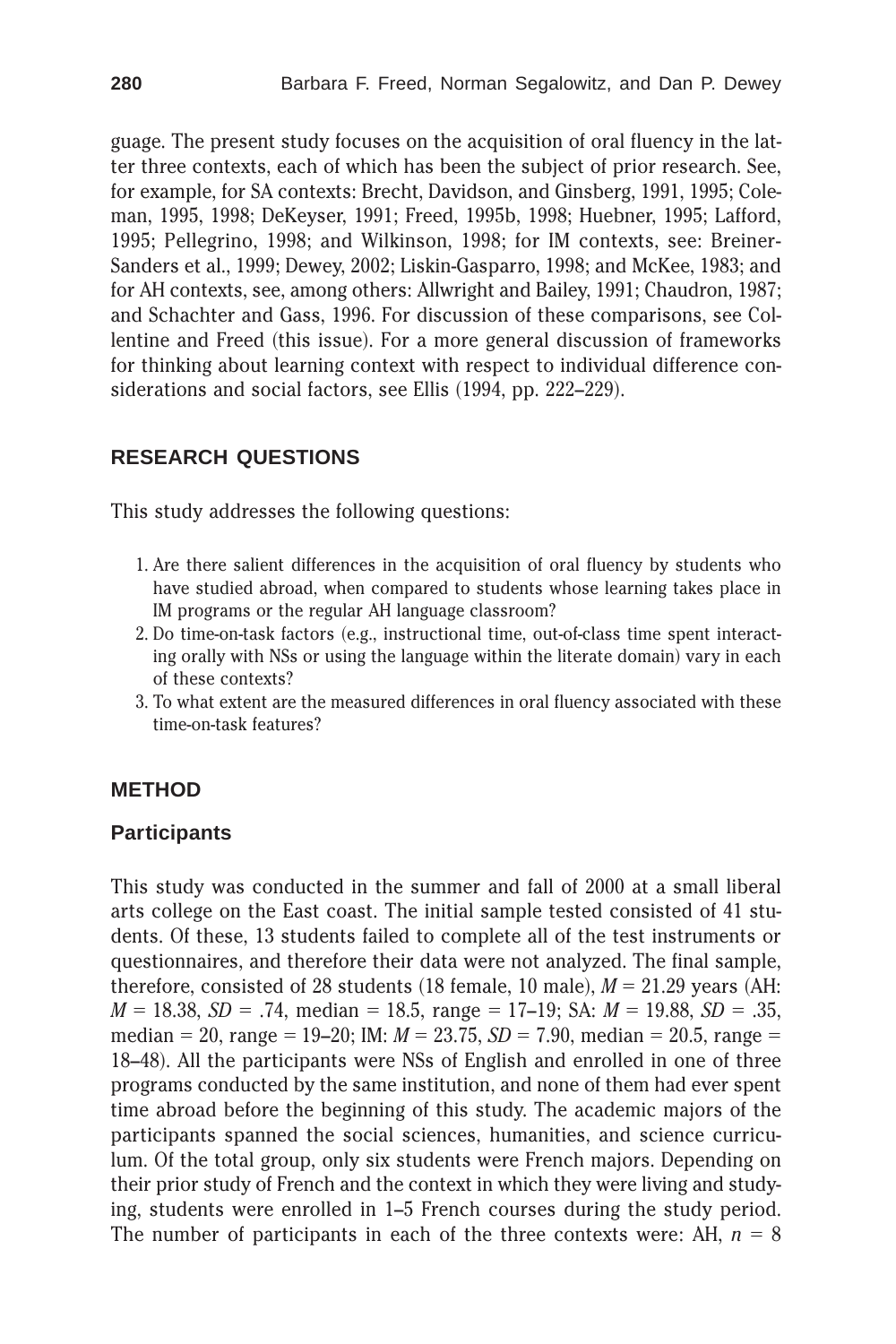$(3$  female, 5 male); IM,  $n = 12$  (8 female, 4 male); and SA,  $n = 8$  (7 female, 1) male). The student volunteers for this study were recruited either by the researchers or by the teachers. To encourage participation, we offered, in each of the three contexts, remuneration through a lottery consisting of three prizes of between  $$50$  and  $$150$ .

#### **Learning Contexts**

**Formal Classroom At Home Context.** Classroom learning was inherently similar to instruction at other American institutions. That is, the fall semester lasted for approximately 12 weeks, and French language courses met for 2–4 hours a week, depending on the level of instruction. As a rule, students took one or two courses per semester and spent a weekly average of 3–4 hours in French class. The students in this study took courses in French language, literature, theater, history, and civilization. These students had 2–4 years of prior instruction  $(M = 3.07, SD = 1.35)$  calculated on the basis of one high school year being equal to one college semester+ Of these, only one student listed French as a study major; the others listed international relations or left this question unspecified.

As on most college campuses, students tended to live in regular dormitories with other speakers of English. However, some of the learners of French, particularly majors, would sometimes gather in a special dormitory, built for use by the academic-year and summer French language program, where occasional French-related events were organized. Even here, however, French was not the lingua franca, and students spoke mostly English in the course of a normal day. Additionally, many students who did not speak French also gathered or resided there.

The curriculum emphasized a communicative approach to language learning. Although such an emphasis is avowedly de rigueur in most contemporary language classes, intensive classroom observation to fully document this statement was not possible. However, discussion with faculty and students convinced us that classroom instruction focused on providing students with an active, communicative command of the French language that would equip them to interact in the French-speaking world+ As a general rule, instruction took place exclusively in French, but in courses that focused on the acquisition of content knowledge (cinema or art courses), instructors tended to use English more frequently. In lower level courses, speaking was the focus of instruction, but as students advanced in the French curriculum there was an extensive emphasis on reading and writing.

Extracurricular options in the AH context were not extensive and were consistent with what is found on most college campuses. They included a French table three times a week: twice for lunch and once for dinner. French movies were offered twice during the semester, and other activities  $(e.g.,$  parties and performances) occurred on an irregular basis.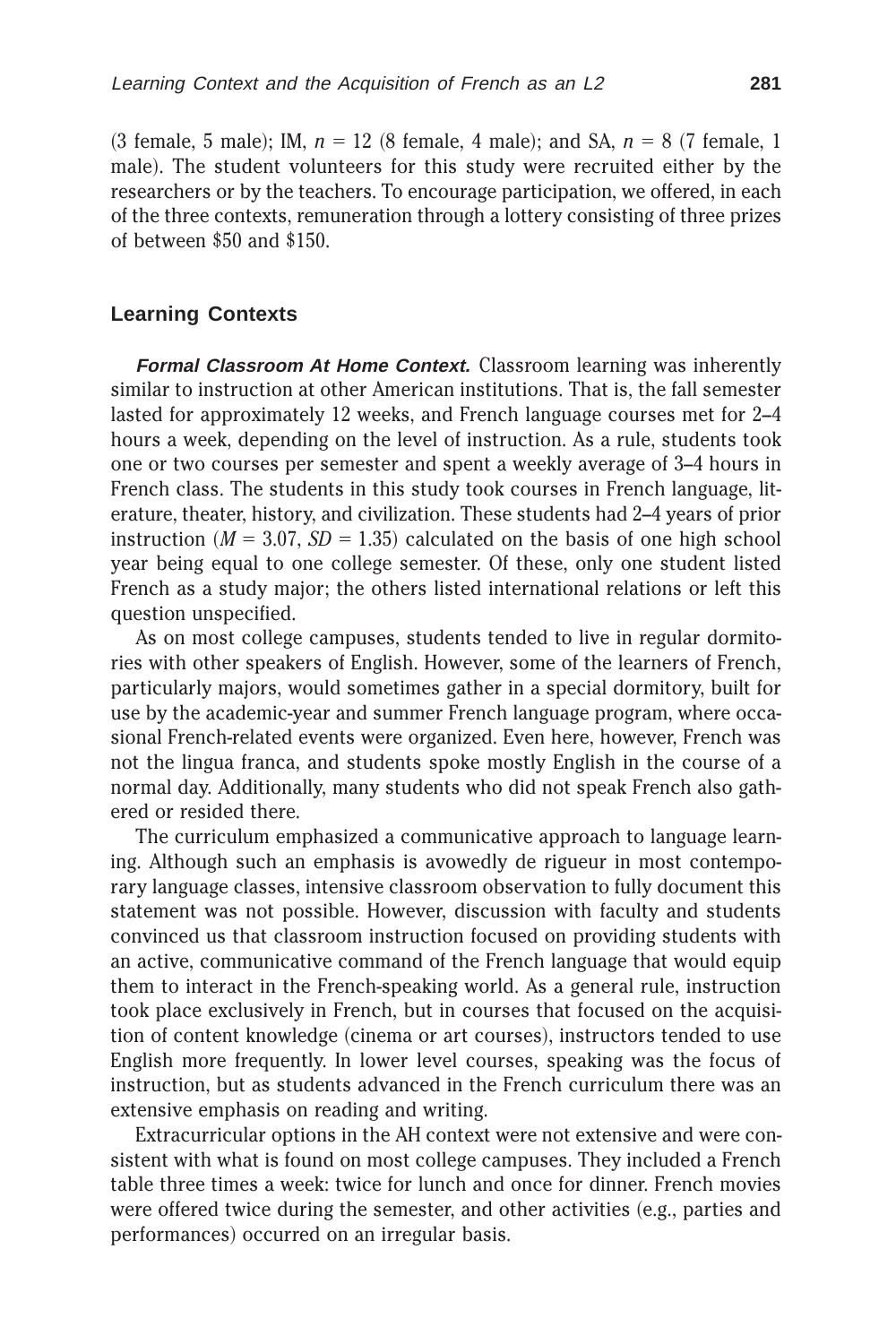**Intensive Domestic Immersion.** The second context of learning in which some students were enrolled was an IM program, situated in the same locale as the academic-year program but operated during 7 weeks in the summer. Students enrolled in the IM program, as in the other two contexts, had completed 2–4 years of prior language instruction  $(M = 2.26$  years,  $SD = 1.78$ ), calculated on the basis of one high-school year being equal to one college semester. These students were enrolled in 1–3 language courses, depending on level and spent an average of 3–4 hours a day in formal classroom study or a weekly average of 17.5 class hours. The IM classes were characterized by a communicative language focus and instruction exclusively in French. In addition to classroom instruction, students were expected to engage in numerous learning activities outside of the classroom, and extensive efforts were made to integrate in- and out-of-classroom learning. Distinct from expectations in the AH context, students signed and were required to respect a strict "French only" language pledge (including e-mail and telephone use). Of the 12 students in this group, two listed French as their study major and the others listed English (2), history  $(3)$ , biology  $(1)$ , anthropology  $(1)$ , and one was undecided.

Complementary to the seriousness of the summer IM program were the abundant extracurricular activities organized for students. These included daily opportunities to use French through participation on a soccer team, in a French School choir, and in painting classes. Additionally, there was a regular cultural calendar with weekly musical performances, films, and a cabaret offered on a regular basis. Enhancing these activities were frequent trips  $(e.g., to Mon$ treal), parties, and cultural events to promote awareness of a diverse Francophone culture and the development of French language skills.

Almost all IM students lived in dormitories with other French School students, and they were generally not allowed to live in dormitories used by learners of other languages. Adherence to the language pledge was enhanced by the isolation of the natural environment and temptations to leave campus to engage in non-French activities.

**Study Abroad Context.** Students who elected to spend the semester studying in Paris were also enrolled in a 12-week course of instruction. They also had an average of 2–4 years of prior instruction  $(M = 3.14$  years,  $SD = 0.65$ ), again calculated on the basis of one high-school year being equal to one college semester. Unlike the students who remained at the home institution, the SA students took 2–5 French courses. As a result, these students spent 2–5 hours per day in formal classes (depending on the number of courses they were taking), with a weekly average of 16.4 class hours per week. Thus, their classroom-based exposure to French was on the same order of magnitude as that of the IM group. Instructional methods in the Paris-based program, in which all courses were taught in French, were described by students as being "very similar to those at the home institution" with an emphasis on communicative use of language. In addition to courses organized and sponsored by the home institution, students with sufficiently strong French skills were also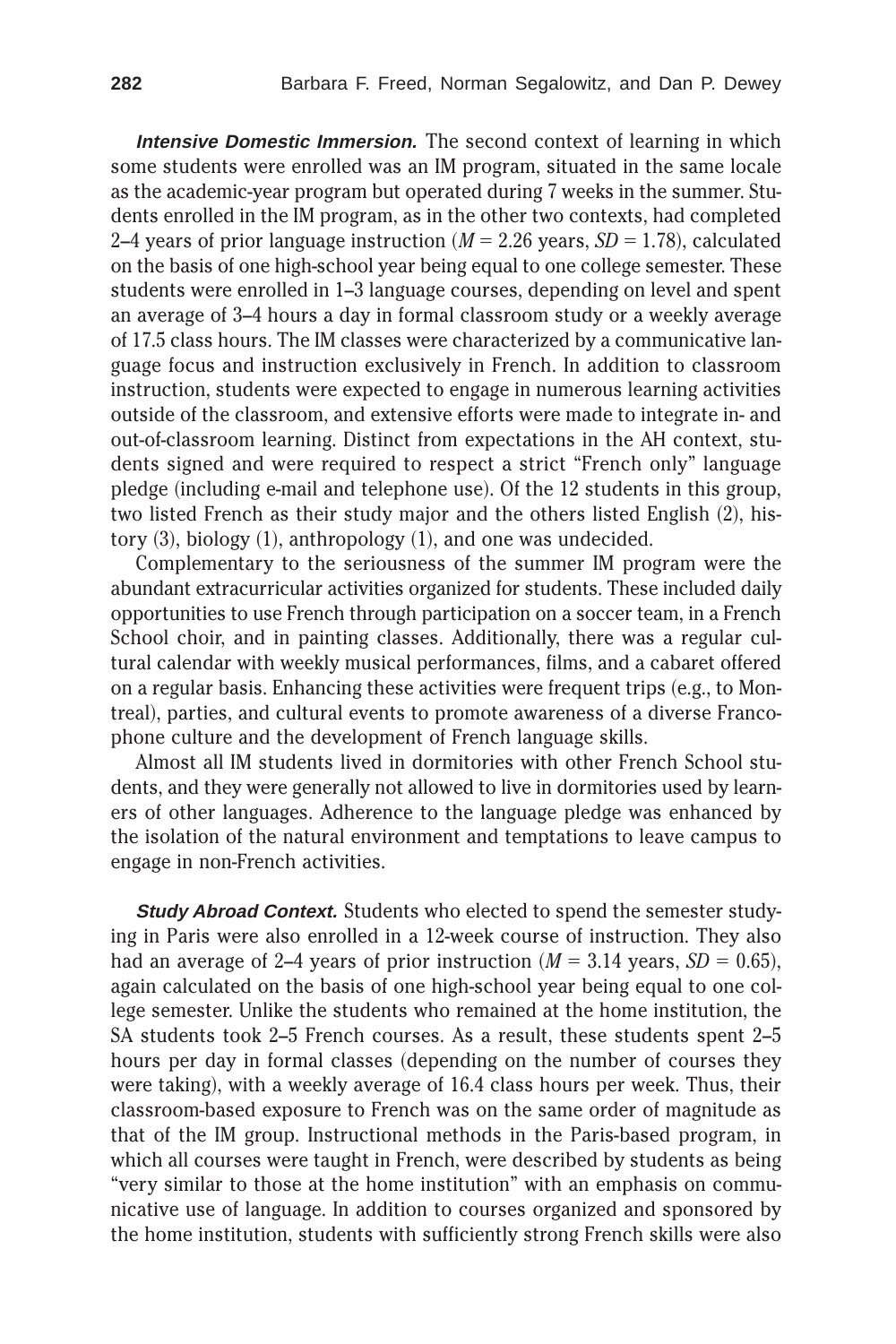able to take courses in the social sciences at the Institut d'Etudes Politiques de Paris or at the University of Paris 3 in areas such as sociology, economics, art history, comparative and French literature, and film. Students who took advantage of this opportunity reported that these courses were generally "more demanding" than those offered at the French Study Center in Paris.

Of the eight students in this group, three listed French as their study major, and the others listed English  $(1)$ , economics  $(1)$ , or "other"  $(3)$ . The SA students lived either with French families  $(3)$ , in student residences known as *foyers* (2), in apartments by themselves (1), or in other similar arrangements  $(2)$ . Sharing accommodations with other English-speaking students was not permitted. In principle, students pledged to speak only French, but this pledge was not strictly enforced outside the French Study Abroad Center.

Not surprisingly, opportunities to use French outside of the classroom abounded. In addition to activities in the native speech community, initiated and pursued by individual students, (voluntary) group trips to museums and historical sites were organized, and tickets to cultural performances were made available to students at very low rates.

#### **Procedure**

**Recorded Interviews.** Data collection consisted of a 15- to 30-minute interview (similar to the Oral Proficiency Interview or OPI; Breiner-Sanders, Lowe, Miles, & Swender, 2000) administered and tape-recorded at the beginning and end of the fall semester or the summer IM session.<sup>2</sup> The OPI ratings themselves were not considered a measure of gain nor used as a basis of comparisons in this study. However, the recorded oral data from the OPI provided the speech corpus that was used as the basis of analyses of features of oral fluency. For purposes of analysis, two 1-minute segments were extracted from each student's pretest and posttest oral interviews yielding a total of 4 minutes of each student's speech, 2 minutes at each testing time+ The decision to use 2 minutes of student speech at each testing time was based on our desire to increase the quantity of each student's speech samples from the two 45-second samples used in some of our prior research (Freed, 1995b). These extracts occurred at the seventh and twelfth minute of both the pretest and posttest oral interviews. All of these interview segments were subsequently digitized to allow the acoustic measurements required for computing the fluency variables. $3$ 

**Out-of-Class Contact.** In addition to the oral data, students were asked to provide detailed information on a specially designed Language Contact Profile (LCP). The LCP, slightly modified for use in the three contexts, was an expanded and refined version of the instrument used by Freed  $(1990, 1995b)$ ; see Freed, Dewey, Segalowitz, and Halter, this issue. The LCP was administered on two separate occasions, at the beginning and again at the end of the semester or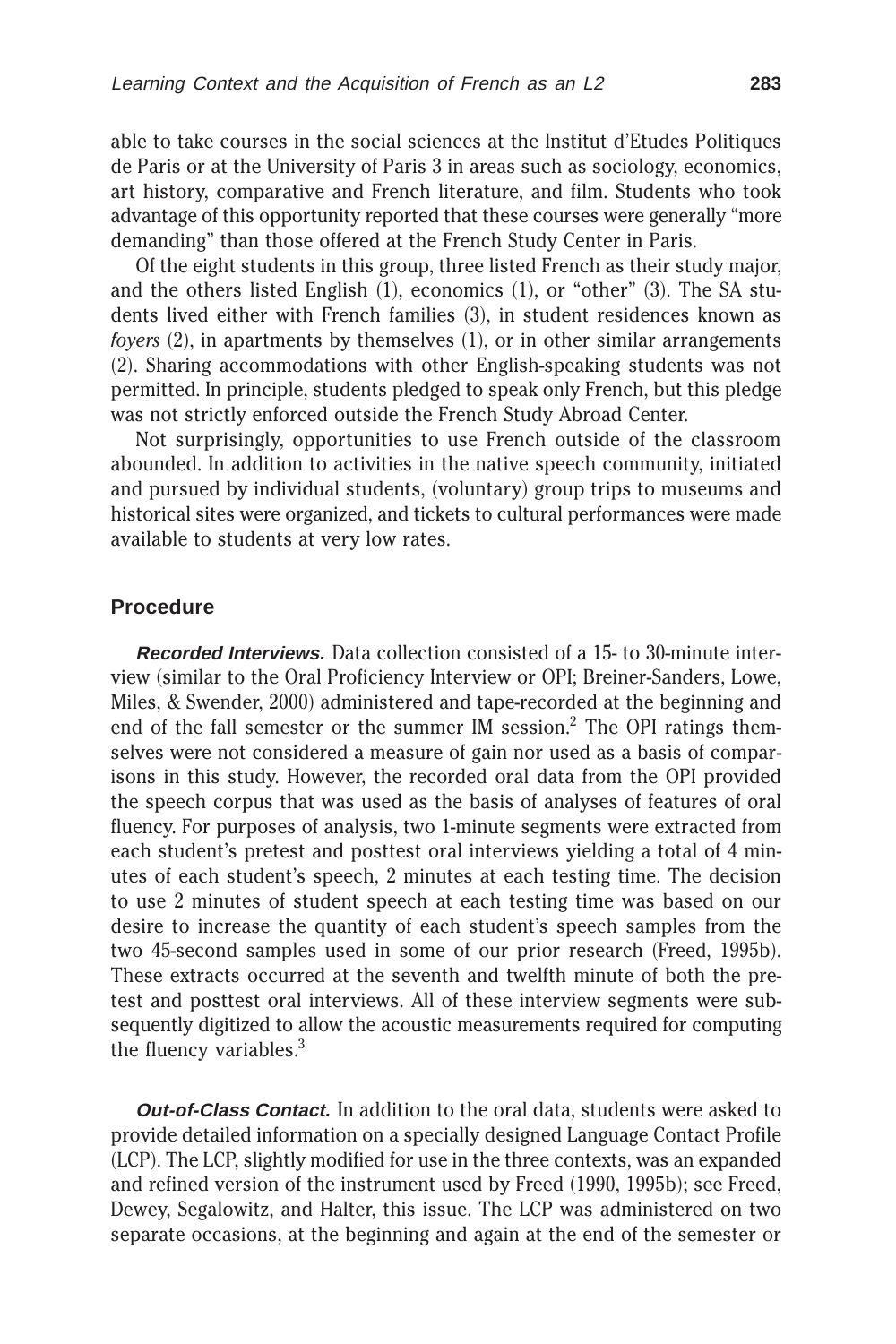the summer session. Although data collected via the LCP should not be equated with the potential wealth of data provided by frequently recorded student journals, the student information gathered via the LCP did help us to gain insight into specific qualities of each of the three learning contexts. Based on data in the LCP, we developed a clearer sense of how students spent their time, with whom they interacted, and in what language. One might wonder if students would be tempted to exaggerate their use of French or underestimate their use of English, However, there was no advantage to them in doing so, and based on the information they supplied, it strikes us that the low frequencies reported for the use of French suggest they were relatively honest in stating the extent to which they actually used English and had contact with NSs of French.

Data from the LCP enriched our understanding of the extent to which students took advantage of the various curricular and extracurricular activities and opportunities that were available to them. The LCP contained items asking how often  $(i.e., how many times per week)$  and for how long  $(i.e., how$ many hours per week) students interacted with NSs of French. Students were also asked to estimate what percentages of their speaking time was spent interacting with NSs of French in French, NSs of French in English, NSs of English in English (including e-mail and phone calls to friends and family), or with NSs of other languages in French and in English. Finally, students estimated the amount of time (hours per week) they participated in specific activities of a noninteractive nature, such as time spent watching French television or movies, reading French novels, and listening to French radio.

## **Data Transcription and Analysis**

Following Freed (1995b), all of the digitized speech was transcribed into text by native and near-native speakers of French. Two other NSs of French confirmed these transcriptions. A formal reliability check was not deemed necessary because only minor discrepancies were found. The data were analyzed in a variety of ways, including looking at gain scores as a function of the learning context and as a function of time spent using French during the study period. A NS of French conducted the analyses using written transcripts. Based on the two 1-minute samples of each student's speech  $(2 \text{ minutes} \text{ pretest} \text{ and} \text{contest})$ 2 minutes posttest oral interview), analyses were performed to measure various dimensions of oral performance and fluency.

# **MEASURES OF ORAL FLUENCY**

For the purpose of this study, we adopted a construct of oral fluency based primarily on measures of temporal and hesitation phenomena of the type used previously by other SLA researchers interested in the construct of fluency (Lennon, 1990; Möhle, 1984; Olynyk et al., 1990; Raupach, 1984, 1987; Riggenbach, 1989; Sajavaara, 1987). We operationalized the notion of fluency in a very similar manner but used a different terminology to describe the six quantifiable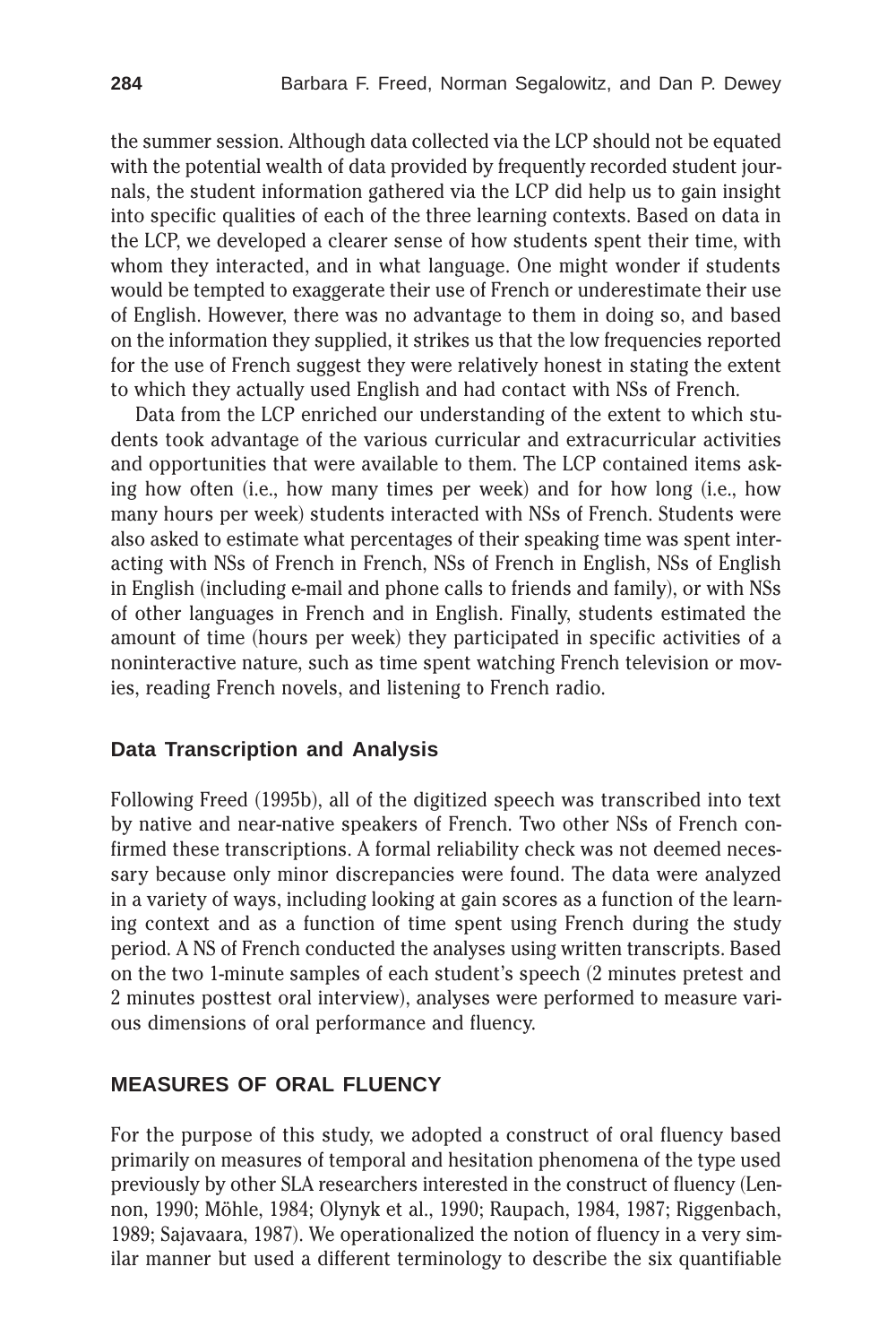measures listed, all involving temporal or hesitation phenomena or both related to speech fluidity.

# **Speech Rate (Rate)**

Speech rate was computed as words per minute. The following were counted as words: all French words and non-French proper nouns if also appropriate for use in French. Word counts excluded all false starts, repetitions, partial repetitions, and items contained in repairs (only words in the repaired construction were counted).

# **Hesitation-Free Speech Runs (Hesit-free)**

This measure of fluency reflected the mean number of words spoken without dysfluencies consisting of silent hesitations of  $400 \text{ ms}$  or more (Freed, 1995b). These pauses were identified as follows. First, NSs listened to the recorded extracts and marked on the written transcripts where they thought they heard a dysfluent pause. Next, the durations of the identified silent gaps were measured with SoundEdit 16 software. These pauses tended to be 400 ms or longer, and so the 400-ms criterion was selected as the defining criterion of a dysfluent silent pause, consistent with Riggenbach  $(1991, p. 426)$ , who suggested that pauses shorter than 400 ms are within the range of normal or fluent speech and do not reflect dysfluency. By using the criteria of both pause length and NS perceptions of dysfluency, we had a greater possibility of identifying students whose speech was less fluent. Cucchiarini et al. (2000) found that although a 200-ms criterion did distinguish more fluent from less fluent bilinguals, the  $R^2$  change was only about 0.01 after speech rate was entered into the analysis. Freed and Riggenbach both reported using a criterion of 400 ms or greater for unfilled or silent pauses; see also Towell et al. (1996, p. 91) for a discussion of ways to define unfilled pauses.

# **Filler-Free Speech Runs (Filler-free)**

This measure of fluency reflected the mean number of words spoken without filled dysfluent pauses (regardless of how long the pause was). A filled dysfluent pause was defined as an interruption in the speech flow by a French (euh) or a non-French filler item  $(e.g., ah, uh, laughing, and insertion of English words)$ such as *like* or *I mean*).

# **Fluent Runs (Fluent-run)**

This measure of fluency reflected the number of words in the longest run of speech without silent or filled pause dysfluencies.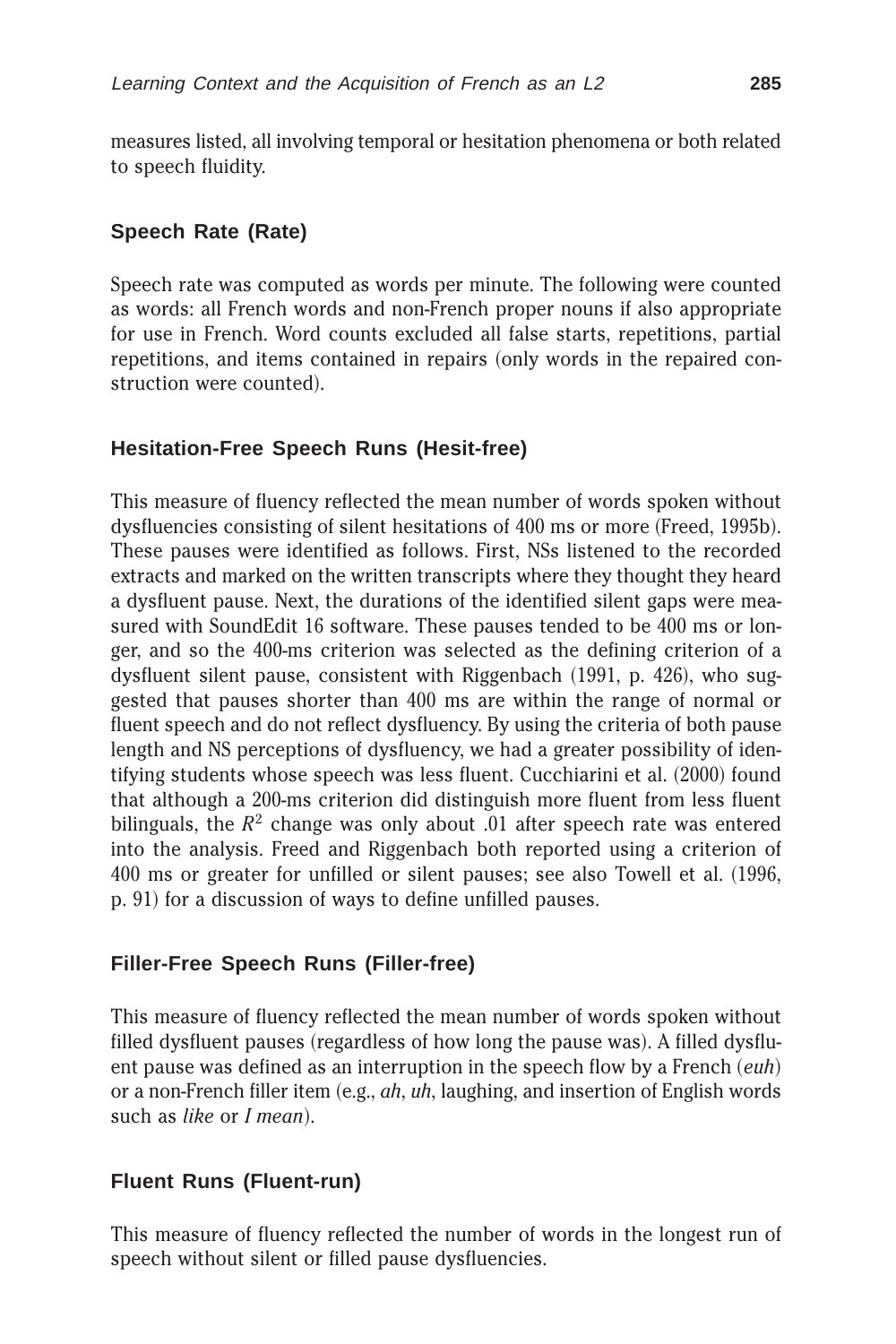# **Repetition-Free Speech Runs (Repeat-free)**

This measure of fluency reflected the mean number of words in a run of speech not containing repeats, partial repeats, or false starts intended as self-corrections as illustrated by the following examples: repetition with no change—*um, j'ai besoin de va au, un, um, j'ai besoin de va, va, au* +++ "um, I need to go to the, unh, um, I need to go, go, to the  $\dots$ " (= 1 repeat); *Est-ce que tu peux, um, me, uh, est-ce que tu peux* "Can you, um, me, uh, can you"  $(= 1 \text{ repeat})$ ; partial repeats: *Je pense maintenant que, uh, je, j'étudie le medici, le* "I think now that, uh, I, I am studying medici(ne), the  $\ldots$  " (= 2 partial repeats: *je, medici*); *je voulais pa, passer* "I wanted to pa  $\ldots$ , pass"  $(= 1$  partial repeat: *pa*); *le can, canaux* "the can ..., canals"  $(= 1$  partial repeat); False starts—*je besoin, je pense* "I need, I think"  $(= 1 \text{ false start}).$ 

#### **Grammatical-Repair-Free Speech Runs (Repair-free)**

This measure of fluency reflected the number of words in the longest run of speech without grammatical repairs. For example: correcting grammar as part of a repeat: *UN journée*, *une journée* "a day" (= 1 self-correction grammatical repair).

In addition to these six measures, we used three other nonfluidity measures of general oral performance. These were:

### **Total Words Spoken (Total words)**

This measure reflected the total number of words spoken in the 2-minute interview speech sample, where words were counted as described for Rate+

#### **Duration of Speaking Time (Duration)**

This measure of fluency reflected the duration of the student's speaking time in the 2-minute interview extract, measured in seconds of student speech (maximum possible  $= 120$  s).

## **Longest Turn (Turn)**

This measure of fluency reflected the student's ability, measured as the longest turn (in words), to hold the floor in the L2 during the 2-minute interview extract.

Finally, change scores were computed by partialling out pretest from the corresponding posttest scores. The resulting residualized score served as a gain score for the variable concerned.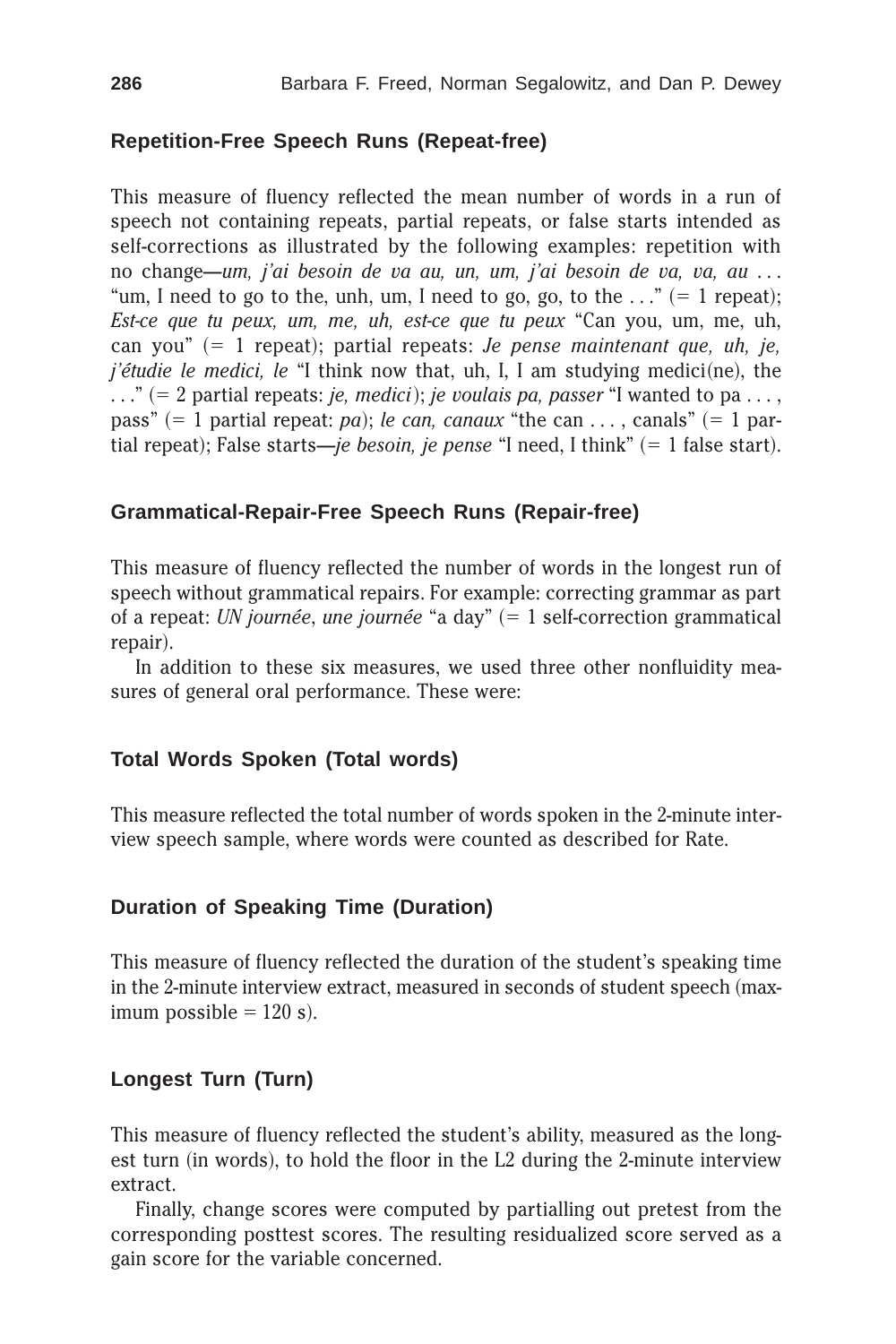# **RESULTS**

The alpha level for significance was set at  $.05$  for all analyses. The criterion adopted for identifying outliers in the data was three standard deviations from the mean. Where an ANOVA was conducted, only higher order significant interaction effects are reported if they explained lower order interactions and main effects. Where appropriate, tests were corrected using the adaptive False Discovery Rate procedure recommended by Benjamini and Hochberg  $(2000).^4$  For correlations and *t*-tests, one-tailed tests of significance are indicated if there was a clear, a priori hypothesis concerning the direction of correlation or difference. Standard errors of means are shown in parenthesis following reports of means in the text and tables+ The interpretation of the results appears in the "Discussion" section.

# **Gains in Oral Performance and Fluency and Their Relationship to Learning Context**

The first set of analyses examined the measures of oral performance. Table 1 shows the means and standard errors for the nine oral measures, separately for each learning context. The first three were general measures of oral performance: the total number of words spoken during the 2-minute interview extract (Total words); the duration of the student's speaking time in seconds, within those  $2$  minutes (Duration); and the length (number of words) of the longest turn taken by the student in that extract  $(Turn)$ .

The next six variables were measures of oral fluency based on hesitation and temporal phenomena, as previously discussed. These included: speech rate in words per minute (Rate); fluidity or absence of hesitations expressed as the mean run length (in words) with no silent hesitations or silences of 400 ms or more (Hesit-free); the mean run length with no filled pause dysfluencies (Filler-free); the number of words as the longest run containing no dysfluencies (Fluent-run); the mean run length spoken without repetitions (Repeat-free); and the mean run length spoken without grammatical repairs or self-correction and false starts (Repair-free).

With the exception of two categories (Filler-free and Fluent-run), the students in the three learning contexts did not differ significantly from each other on any of the pretest fluency measures or general oral performance in oneway ANOVAs conducted for this purpose. In the cases of Filler-free,  $F(2, 25)$  = 6.542,  $p = .005$ ,  $MSE = 13.998$ , and Fluent-run,  $F(2, 25) = 5.355$ ,  $p = .012$ ,  $MSE =$ 62.675, the IM group scored significantly lower than the AH group on pretest Filler-free (Scheffé  $p = .004$ ) as well as on pretest Fluent-run (Scheffé  $p = .014$ ) but not significantly lower than the SA groups on these measures. There was no obvious explanation for these patterns or for why they were confined to these two particular variables+

As shown in Table 1, the measures of oral fluency and general oral performance on which students made significant gains (corrected for False Discov-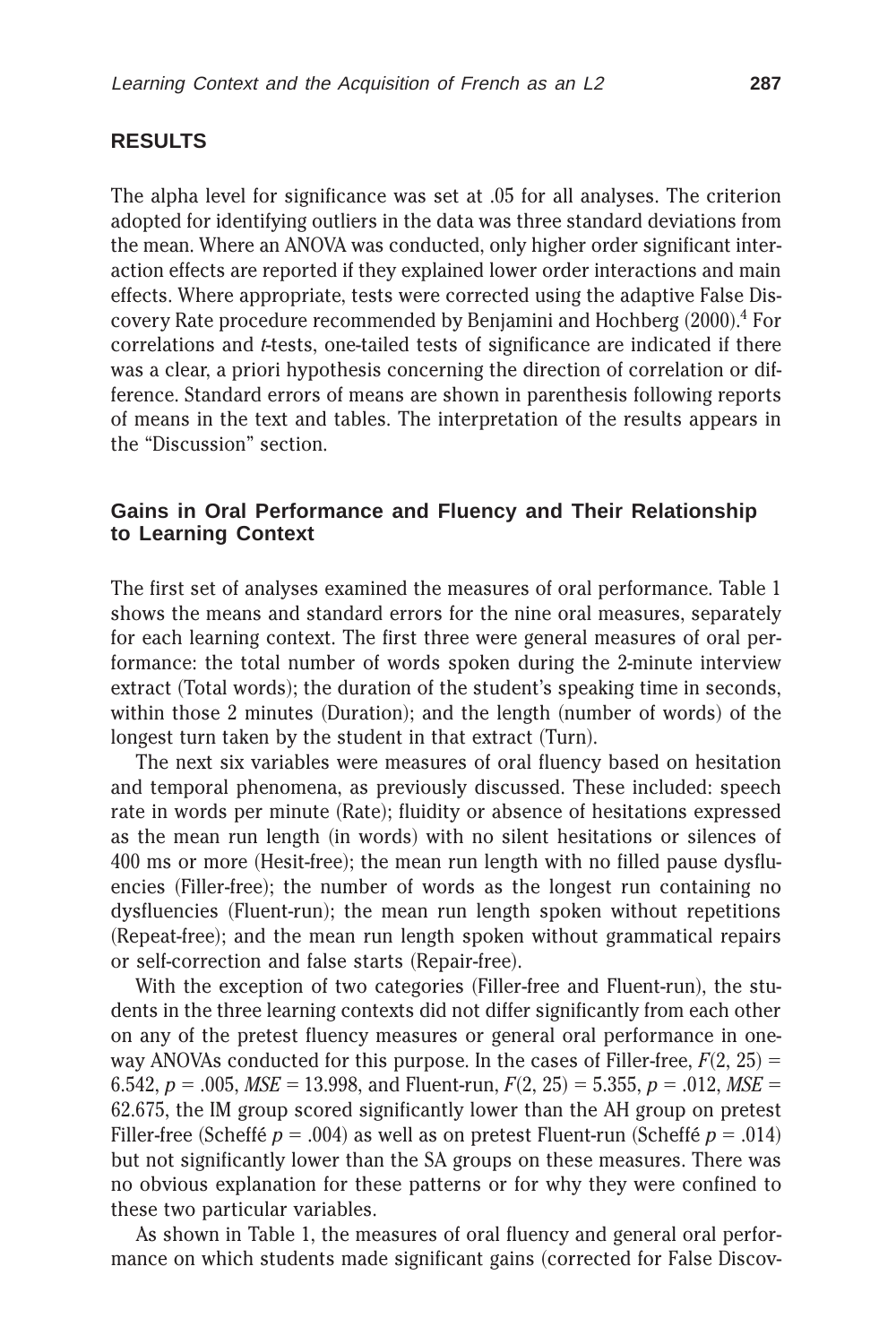|               |             | Pretest |         | Posttest |         |                          |                  |
|---------------|-------------|---------|---------|----------|---------|--------------------------|------------------|
| Variables     |             | M       | (SE)    | M        | (SE)    | p level of<br>difference | eta <sup>2</sup> |
| AH $(n=8)$    | Total words | 144.13  | (8.45)  | 139.63   | (20.13) |                          |                  |
|               | Duration    | 86.13   | (0.39)  | 84.88    | (6.47)  |                          |                  |
|               | Turn        | 38.75   | (7.34)  | 55.25    | (10.40) |                          |                  |
|               | Rate        | 100.47  | (5.04)  | 95.93    | (8.54)  |                          |                  |
|               | Hesit-free  | 4.99    | (0.51)  | 4.66     | (0.81)  |                          |                  |
|               | Filler-free | 11.42   | (1.26)  | 11.08    | (3.24)  |                          |                  |
|               | Repeat-free | 25.68   | (7.91)  | 13.85    | (3.65)  |                          |                  |
|               | Repair-free | 130.66  | (24.47) | 78.85    | (20.24) | .046                     | .46              |
|               | Fluent-run  | 28.00   | (3.00)  | 23.63    | (4.36)  |                          |                  |
| IM $(n = 12)$ | Total words | 127.67  | (13.15) | 178.33   | (7.26)  | $.001*$                  | .64              |
|               | Duration    | 90.33   | (3.25)  | 92.00    | (4.66)  |                          |                  |
|               | Turn        | 45.75   | (7.38)  | 66.50    | (6.49)  | $.013*$                  | .44              |
|               | Rate        | 83.16   | (6.68)  | (119.69) | (7.61)  | $< 0.01*$                | .71              |
|               | Hesit-free  | 4.87    | (0.79)  | 7.44     | (1.18)  |                          |                  |
|               | Filler-free | 5.25    | (1.27)  | 6.89     | (0.96)  |                          |                  |
|               | Repeat-free | 20.16   | (3.70)  | 43.48    | (9.92)  | .030                     | .36              |
|               | Repair-free | 94.02   | (23.09) | 94.32    | (14.11) |                          |                  |
|               | Fluent-run  | 16.50   | (2.03)  | 22.08    | (1.87)  | .034                     | .35              |
| SA $(n = 8)$  | Total words | 156.63  | (16.74) | 148.75   | (16.22) |                          |                  |
|               | Duration    | 87.50   | (5.74)  | 78.63    | (5.90)  |                          |                  |
|               | Turn        | 41.00   | (6.89)  | 51.00    | (10.05) |                          |                  |
|               | Rate        | 106.78  | (8.88)  | 113.33   | (8.96)  |                          |                  |
|               | Hesit-free  | 6.22    | (0.98)  | 6.07     | (0.68)  |                          |                  |
|               | Filler-free | 7.59    | (0.93)  | 15.32    | (6.02)  |                          |                  |
|               | Repeat-free | 51.91   | (18.05) | 36.78    | (9.95)  |                          |                  |
|               | Repair-free | 80.07   | (19.82) | 87.94    | (20.97) |                          |                  |
|               | Fluent-run  | 23.62   | (3.05)  | 28.75    | (4.11)  |                          |                  |

**Table 1.** Oral performance and fluency scores and pretest-posttest difference in the AH, IM, and SA contexts

 $*p \leq .05$  after adjustment for False Discovery Rate separately within a given context of learning.

ery Rate) were Total words, Turn, and Rate, and only students in the IM context made gains on these. Moreover, when not corrected for False Discovery Rate, the IM data also yielded significant gains on Repeat-free and Fluent-run  $(p < .05$  in each case). Table 1 also shows the eta-squared values associated with these gains (values ranged from  $.44$  to  $.71$  of the total variance accounted for). It should be noted that, whereas only the IM group registered a significant gain on Fluent-run, this gain may, in part, reflect their lower pretest scores on this variable rather than higher posttest performance. The AH group performed worse at posttest than on pretest on the measure Repair-free (marginally significant only,  $p = .046$ ; not significant when corrected for False Discovery Rate). Overall, for the AH group, there did not seem to be a strong trend toward either improved or worse performance over time; on six of the nine variables about half  $(i.e., three to five students out of eight), the AH par$ ticipants improved or did not change from pretest to posttest performance, and on three variables six students performed worse. By contrast, the IM group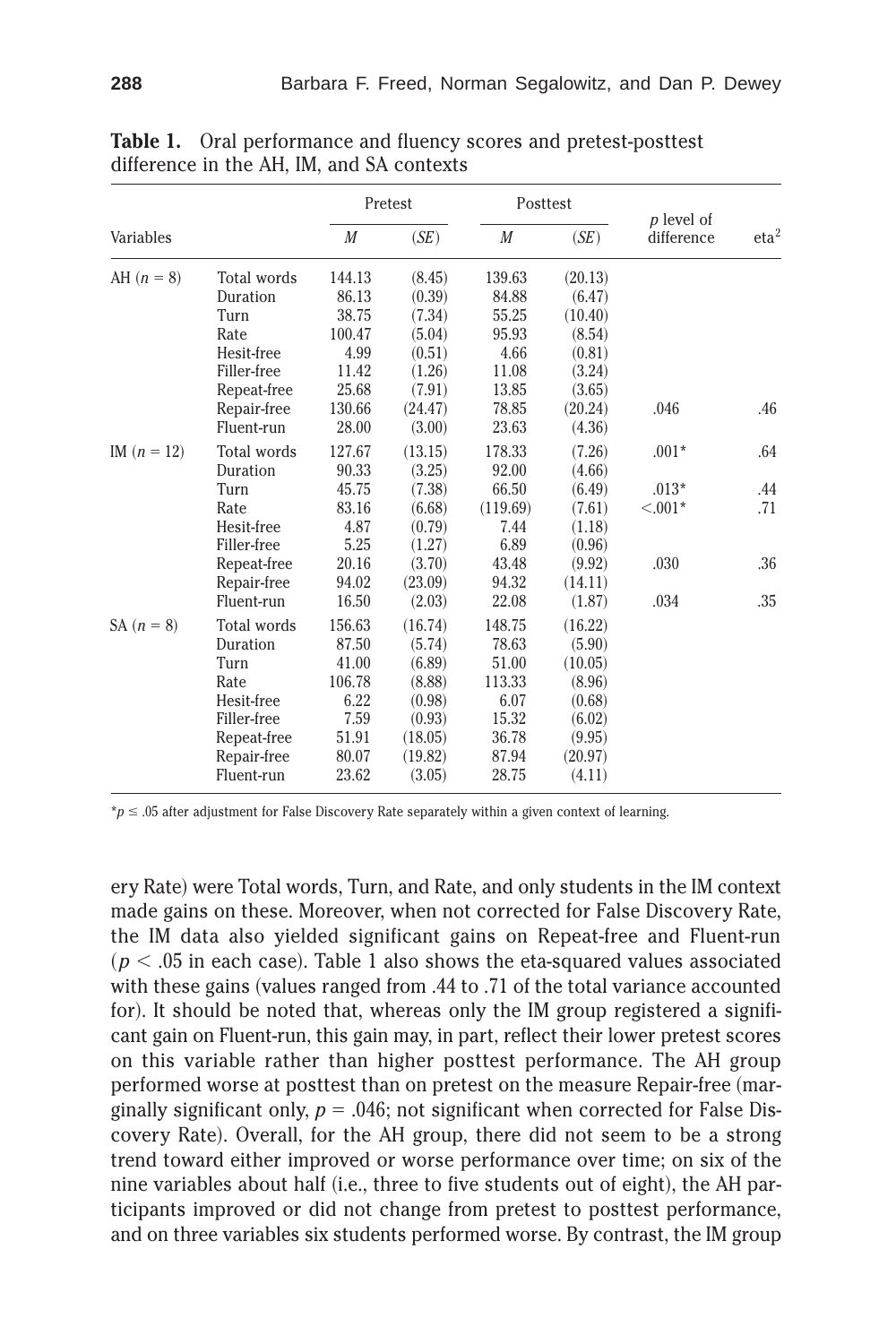made gains on all six fluency variables, and the SA group registered gains on four of the six fluency variables although not all these were statistically significant. Additionally, if one considers the five oral fluency variables other than Rate, 16 of the 28 participants made gains on three or more of these, although individually these did not come out to be statistically significant. Because these five measures have in common that they reflect aspects of the fluidity of speech  $(i.e., they all reflect absence of interventions in the flow of speech), we accord$ ingly computed a Fluidity gain score for each participant based on the average percentage gain across these five measures. As shown in Figure 1, the IM and SA groups made gains in Fluidity that were significantly above zero, whereas the AH group did not. The IM group made the greatest gain and the AH the least  $(i.e., no gain at all).$ 

Table 2 presents the intercorrelations among the nine measures of general oral performance and oral fluency at pretest and posttest. At pretest, Rate correlated significantly with all the other oral variables except Repair-free. Six variables correlated significantly with at least two other oral variables, and three variables—Total words, Rate, and Fluent-run—each correlated with at least four other oral variables, which indicates that these three may provide a stronger reflection of oral skill than some of the others+ Total words also correlated very highly with Rate, possibly reflecting the fact that within the 2-minute sample, faster speakers were able to produce more words+ On the other hand, it should be noted that the mean duration of pretest speaking



**Figure 1.** Mean percentage pretest to posttest gain score on oral fluidity (and standard errors), based on percentage gains collapsed over five oral fluency variables—Hesit-free, Filler-free, Repeat-free, Repair-free, and Fluent-run—as a function of context of learning—formal classroom, "at home" (AH), intensive domestic immersion  $(IM)$ , and study abroad  $(SA)$ .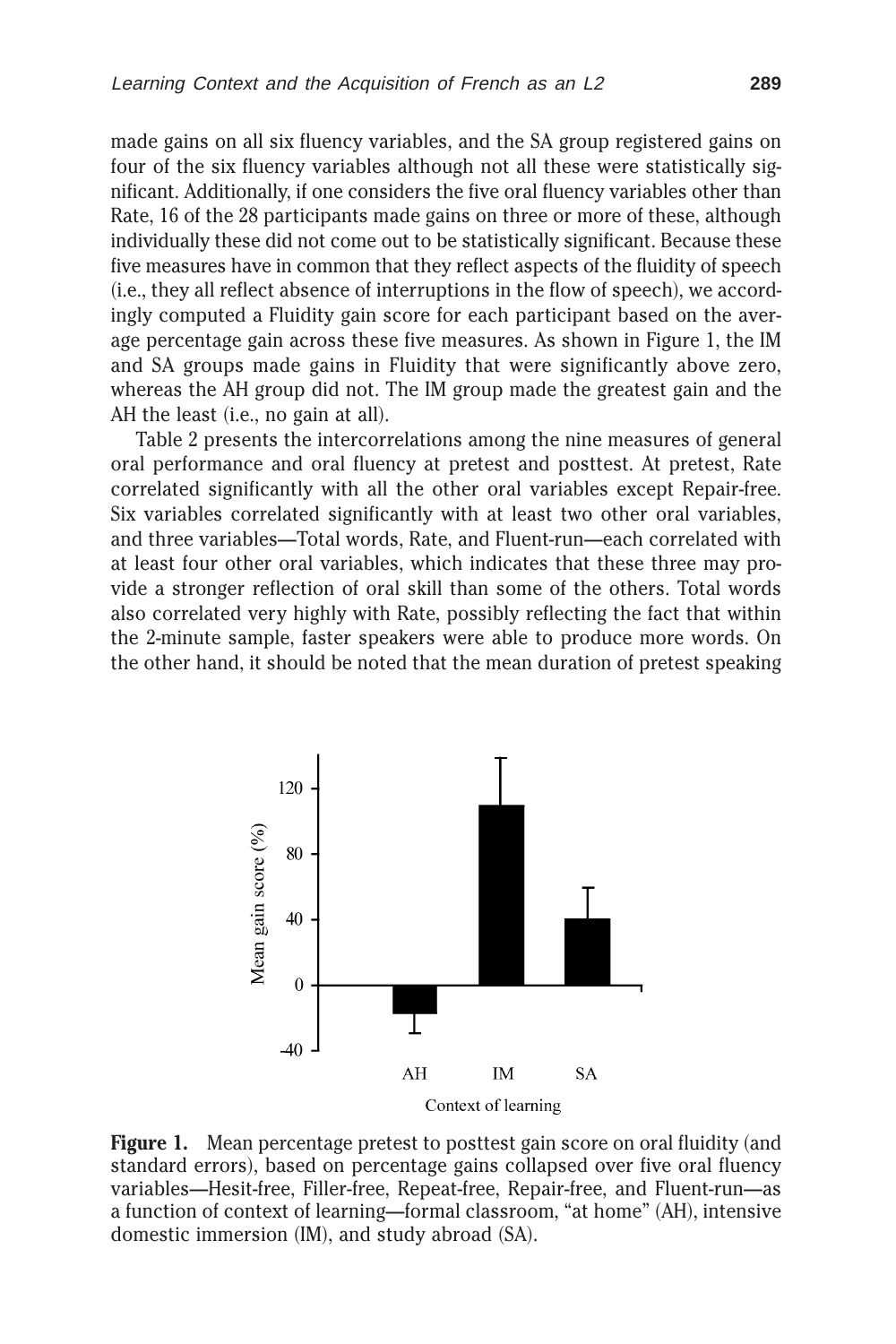| Variables   | Duration | Turn    | Rate    | Hesit-free | Filler-free | Fluent-run | Repeat-free | Repair-free |
|-------------|----------|---------|---------|------------|-------------|------------|-------------|-------------|
| Pretest     |          |         |         |            |             |            |             |             |
| Total words | $.622*$  | $.635*$ | $.896*$ | $.670*$    | $.476*$     | $.643*$    | .375        | .269        |
| Duration    | –        | $.769*$ | .223    | .125       | .032        | .119       | .005        | $-.063$     |
| Turn        |          |         | .354    | .275       | .253        | .337       | .093        | .089        |
| Rate        |          |         |         | $.757*$    | $.578*$     | $.757*$    | $.477*$     | .364        |
| Hesit-free  |          |         |         |            | .183        | $.471*$    | .109        | .367        |
| Filler-free |          |         |         |            |             | $.667*$    | .246        | .390        |
| Fluent-run  |          |         |         |            |             |            | .370        | .207        |
| Repeat-free |          |         |         |            |             |            |             | $-.122$     |
| Repair-free |          |         |         |            |             |            |             |             |
| Posttest    |          |         |         |            |             |            |             |             |
| Total words | $.597*$  | $.791*$ | $.725*$ | $.589*$    | $.401*$     | $.656*$    | .283        | $-.321$     |
| Duration    |          | $.772*$ | $-.090$ | $-.053$    | .053        | .203       | .108        | $-.234$     |
| Turn        |          |         | .293    | .224       | .242        | $.390*$    | .312        | $-.125$     |
| Rate        |          |         |         | $.755*$    | $.411*$     | $.618*$    | .266        | $-.212$     |
| Hesit-free  |          |         |         |            | .341        | $.494*$    | .039        | $-.251$     |
| Filler-free |          |         |         |            | -           | $.720*$    | $-.108$     | $-.168$     |
| Fluent-run  |          |         |         |            |             |            | .008        | $-.461*$    |
| Repeat-free |          |         |         |            |             |            |             | $.422*$     |
| Repair-free |          |         |         |            |             |            |             |             |

**Table 2.** Correlations among the French L2 oral performance and fluency scores

*Note*. All the tests were two-tailed.  $N = 28.$ 

 $**p* \le 0.5$  after controlling for the False Discovery Rate separately within the set of pretest and the set of posttest correlations.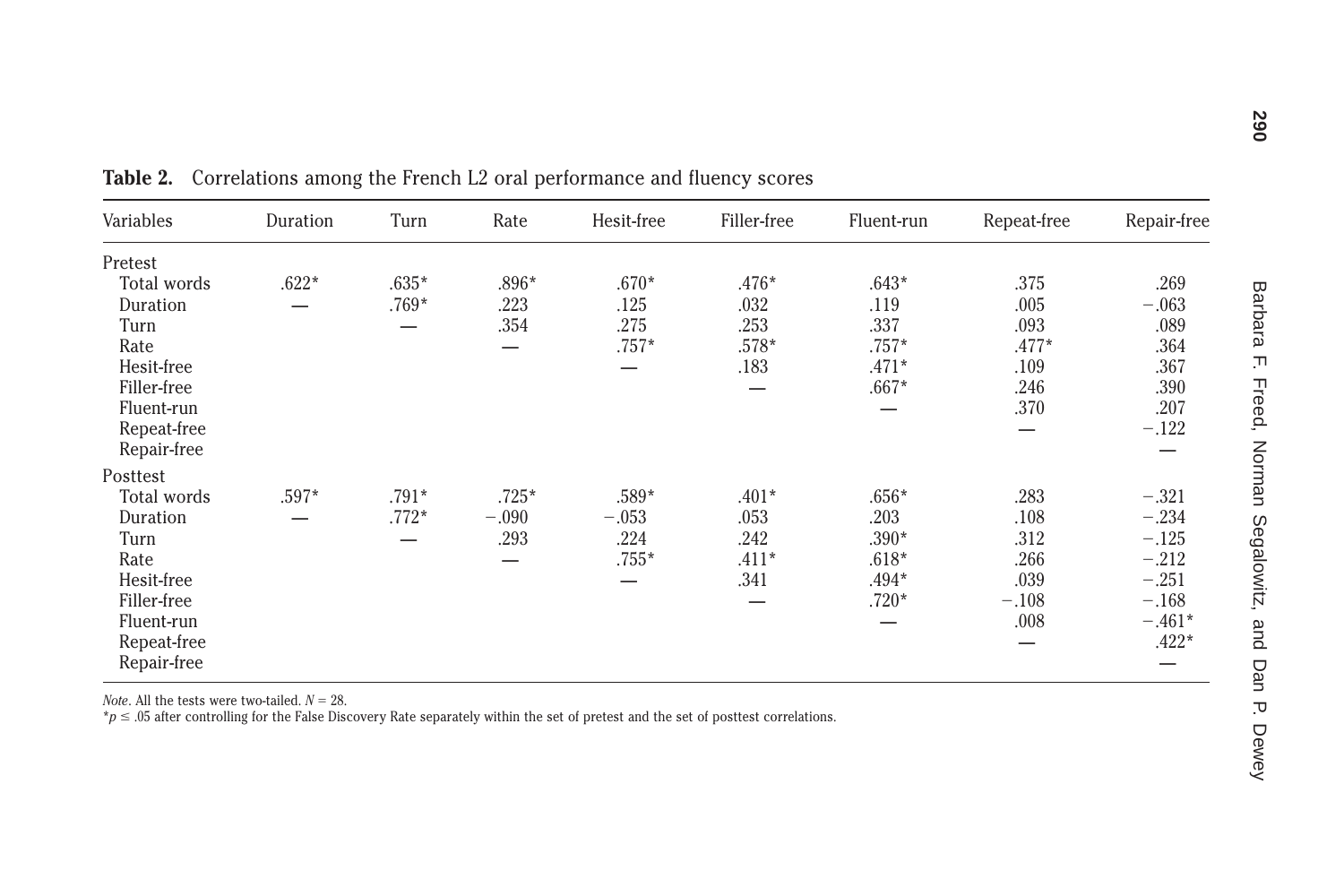time ranged from  $85$  to  $92$  seconds out of a maximum possible of 120 (the rest of the time being silences or short prompts spoken by the interviewer), and so it could be argued that Total words reflected more than simply speech Rate.

Finally, age appears not to have been a factor in any of these results nor in those reported below. All participants were in the age range of 17–24 years except for three students aged 28, 29, and 46. No outlier effects were ever detected that could be attributed to these three individuals.

# **Measures of Out-of-Class Language Contact and Learning Context**

Table 3 shows the number of hours per week students in the three learning contexts reported on the LCP using either French or English. The IM group reported significantly more contact hours in French than the other two groups in speaking  $(Speak)$ , in writing  $(Write)$ , and in the global level of contact or the sum of speaking, writing, reading, and listening (Total). The SA group reported significantly more English language out-of-class contact activities than the IM group on all measures except listening. The SA group also reported more English than French out-of-class contact activity on the measures of speaking, writing, and global out-of-class, but none of these reached statistical signifi-

|                                | AH<br>$(n = 8)$ |             | IM<br>$(n = 12)$ |              | SA<br>$(n = 8)$ |        |
|--------------------------------|-----------------|-------------|------------------|--------------|-----------------|--------|
|                                | М               | (SE)        | М                | (SE)         | M               | (SE)   |
| French                         |                 |             |                  |              |                 |        |
| Total                          | 10.85           | $(1.62)$ ** | 79.41            | $(16.84)^*$  | 26.38           | (7.93) |
| Productive language activities |                 |             |                  |              |                 |        |
| Speak                          | 3.35            | $(0.69)$ ** | 60.44            | $(17.34)^*$  | 10.38           | (2.96) |
| Write                          | 3.00            | $(0.22)^*$  | 14.23            | $(3.09)^*$   | 3.50            | (1.32) |
| Receptive language activities  |                 |             |                  |              |                 |        |
| Read                           | 3.75            | (0.64)      | 10.65            | (2.65)       | 8.34            | (3.29) |
| Listen                         | 1.13            | (0.48)      | 6.05             | (2.21)       | 4.13            | (1.16) |
| English                        |                 |             |                  |              |                 |        |
| Total                          |                 |             | 6.06             | $(1.82)$ *** | 31.06           | (5.75) |
| Productive language activities |                 |             |                  |              |                 |        |
| Speak                          |                 |             | 2.13             | $(0.76)$ *** | 22.14           | (5.68) |
| Write                          |                 |             | 1.26             | $(0.40)$ *** | 5.12            | (0.72) |
| Receptive language activities  |                 |             |                  |              |                 |        |
| Read                           |                 |             | 1.01             | $(0.26)$ *** | 3.06            | (0.52) |

**Table 3.** Mean number of hours (and SE) per week in French and English  $out-of-class contact (OCC)$  during the semester reported by students

*Note*. Students in the AH context were not asked about English language out-of-class language contact. Asterisks indicate significant differences between adjacent group means.

 $*_{p} \leq .05$ . \*\**p*  $\leq .01$ . \*\*\**p*  $\leq .001$ .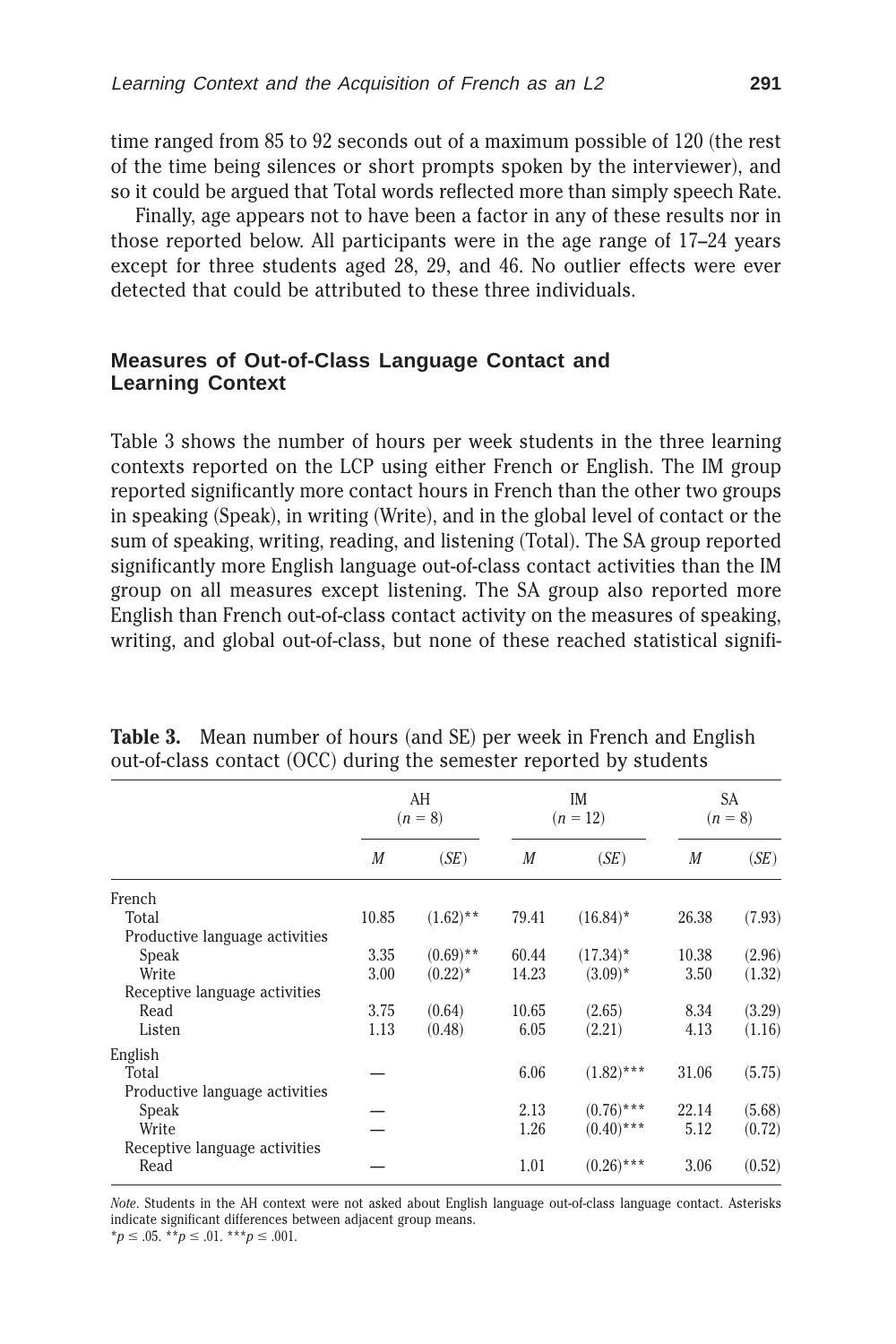cance. The IM group reported significantly more French out-of-class contact activity than English on all measures.

# **General Oral Performance Gains and Fluency Gains and Out-of-Class Contact Activity**

Gains in general oral performance and in oral fluency were also examined for correlations with amount of out-of-class contact, on the basis of the number of hours per week students reported (on the LCP) for various extracurricular situations using French. These included time reported speaking, writing, reading, and listening in French (Speak, Write, Read, Listen), and total number of hours spent using French—that is, the sum of these four activities (Total).

The association between general oral performance gains and fluency gains with out-of-class contact was examined with respect to gains in Total words, Turn, Rate, and Fluidity gain, as these were the only measures that yielded significant gains in the earlier analyses. Multiple regression analyses were conducted with gain as the criterion variable and French out-of-class contact activities as the predictor variables. Gain was computed by partialling out pretest scores from the posttest scores and using the residuals as the gain measures.

Because of the relatively small sample size overall  $(N = 28)$ , the multiple regression analyses were conducted in stages. In the first stage, the out-ofclass contact variables were combined in two different ways to form two higher order categories. In one set, the categories were productive language out-ofclass contact activities (computed as Speak plus Write) versus receptive language out-of-class contact activities (Read plus Listen). In the other set, the categories were Literate language activities (Read plus Write) versus Oral  $(Speak plus Listen)$ . If, in a given analysis, either of the two variables significantly predicted fluency gain, then a second stage of analysis used the component variables as predictors (e.g., Read and Write in the case of a significant result for Literate).

Only the analysis with Fluidity gain as the dependent measure and with Literate and Oral entered as predictors yielded unambiguous, significant results. These two variables accounted for a significant proportion of the variance  $(R^2 = .283)$  of Fluidity gain, with only Literate yielding a significant beta coefficient. In the follow-up analysis, the literacy-based variables Read and Write were entered. Only Write yielded a significant beta coefficient, indicating that out-of-class writing activities, but not reading activities, were significantly associated with oral fluidity gains (see Table 4).

Although none of the other analyses yielded clear results, there were highly suggestive patterns. The analysis with Rate gain as the dependent measure and Productive and Receptive as predictors yielded a significant result indicating that productive language activities were a significant predictor,  $R^2 =$ .283,  $F = 4.13$ ,  $p < .05$ . The follow-up analysis indicated that the productive language variable Write, but not Speak, was a marginally significant predictor,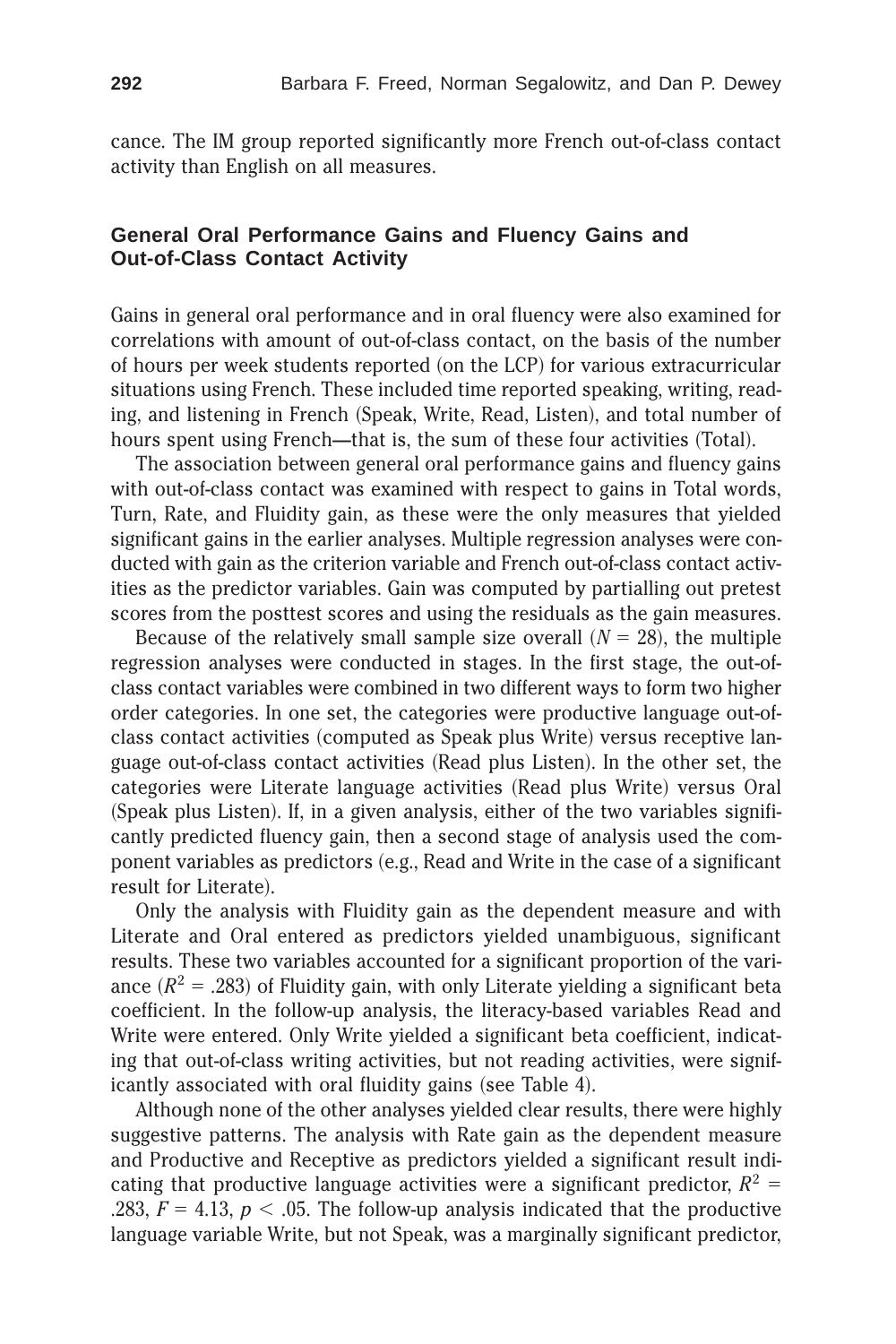| Variable                                                              | Parameter<br>estimate | B            |                   | $R^2$ | F        |
|-----------------------------------------------------------------------|-----------------------|--------------|-------------------|-------|----------|
| Fluidity gain: literate-oral analysis<br>Literate OCC<br>Oral OCC     | 3.227<br>0.284        | .465<br>.129 | $2.293*$<br>0.637 | .286  | $4.142*$ |
| Fluidity gain: writing-reading analysis<br>Writing OCC<br>Reading OCC | 4.421<br>2.392        | .423<br>.201 | $2.237*$<br>1.062 | .263  | $3.922*$ |

**Table 4.** Multiple regression: Gains in fluidity aspects of L2 oral fluency as a function of reported  $L2$  out-of-class contact  $(OCC)$  time

*Note*,  $df = 2$ ,  $N = 28$ .

 $*p < 0.05$ 

 $\beta$  = .460, *t* = 2.055, *p* = .052, which suggested that writing activities predicted gains in speech rate, consistent with the previous result. The analysis with Fluidity gain as the dependent measure and Productive and Receptive as predictors yielded a significant result,  $R^2 = .265$ ,  $F = 3.79$ ,  $p < .05$ , which indicated that receptive language activities were a significant predictor,  $\beta = .393$ ,  $t = 2.087$ ,  $p = .049$ , but the follow-up analyses with the receptive language variables Read and Listen entered did not yield any significant results,  $p > 0.15$ . Finally, the analyses with general oral gain measures Total words and Turn did not yield significant patterns with the out-of-class language contact predictors.

It was not possible to further investigate these significant relationships as a function of learning context because the sample sizes were too small. Table 3 shows that the IM group reported engaging in out-of-class writing activities more than four times the amount for either of the other two groups. Moreover, the SA group reported spending more time writing in English outside of class than in French, whereas the IM group reported the reverse, reporting out-of-class writing activities in French to be more than 10 times the time spent writing in English. These patterns are consistent with previously reported findings, which indicated that the IM group made the greatest gains in oral fluidity and that writing activities were significantly associated with fluidity gains+

#### **DISCUSSION**

The findings yielded both negative and positive responses to the three questions that guided our study. In summary, we may first state that, whereas context-based differences in language learning opportunities promote salient differences in the acquisition of oral fluency, students who have studied abroad are not necessarily the ones who demonstrate greater gains in oral fluency when compared to the other two groups. Second, we are able to confirm, at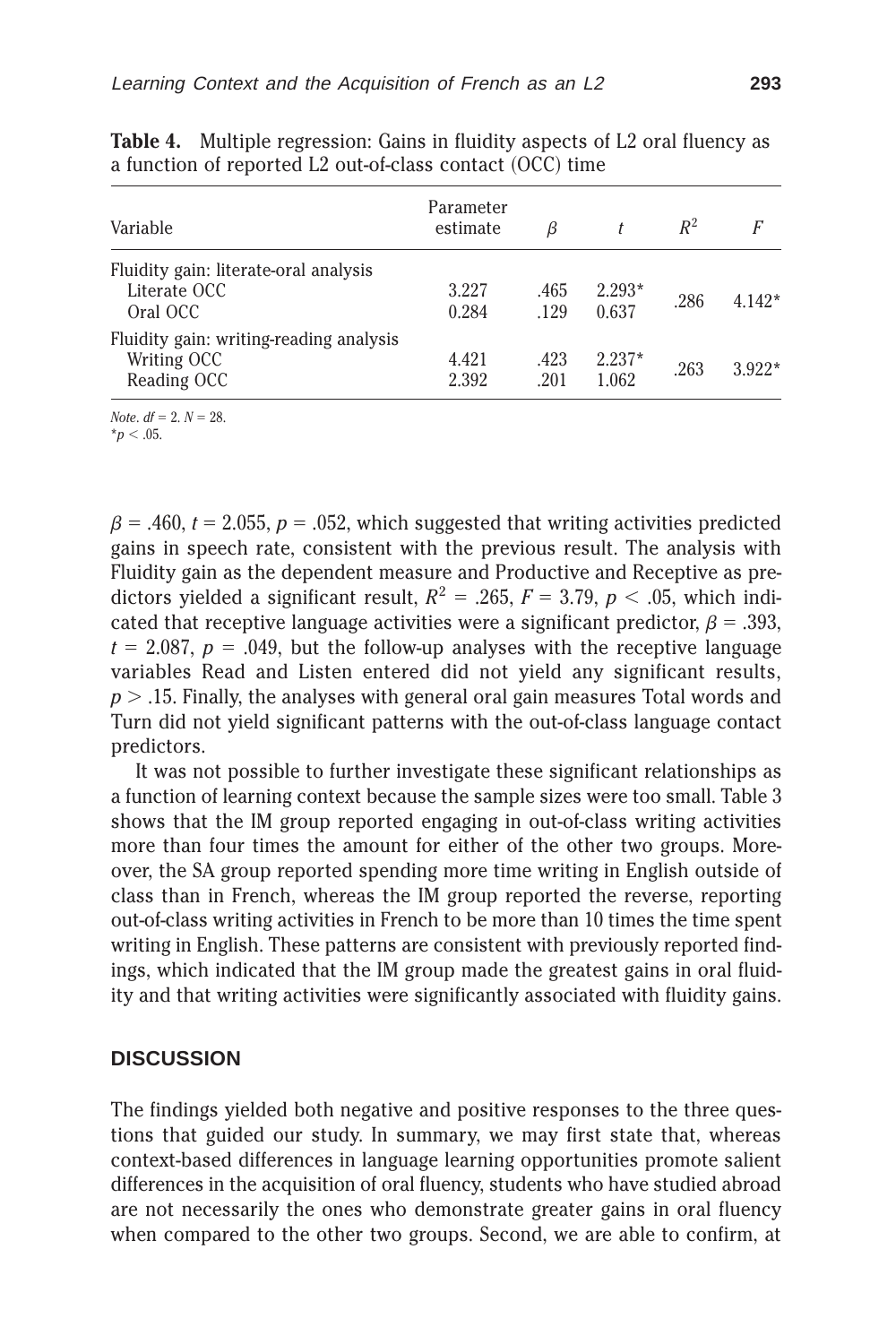least for this study, that the actual amount of time spent by students using the  $L2$  (i.e., out-of-class, time-on-task factors) varied significantly from one context to another. Third, the data demonstrated that time spent using the L2 in certain out-of-class activities was associated with differences in oral fluency gains+

Our principal interest was the relationship between context of learning and those aspects of language use that promote the impression that fluency is better acquired in one context than in another. We can confidently state that, for this population (as well as for others reported elsewhere), contextual differences do promote perceptible, identifiable, and significant differences in the acquisition of oral fluency. To the extent that fluency is defined by hesitation and temporal phenomena that are both perceived by listeners and supported by empirical fact as faster, smoother uninterrupted speech, one context of learning in particular appeared to facilitate the acquisition of such abilities. As previously reported, students in the IM context made significant gains on several of the nine measured variables. They produced significantly more words, delivered at faster rate than did students in either of the other two contexts. Additionally, students in the IM context also produced longer turns of speech (*i.e.*, they held the floor longer) as well as more fluid speech runs, not interrupted by disruptive self-repetitions or punctuated by dysfluencies such as silent pauses (longer than those used by NSs) and filled pauses that produce the impression of stumbling and stalling for time. In comparison, students in the SA context demonstrated greater gains on several of the variables than the AH students but fewer than those in the IM context. At the same time, by the end of the semester, the speech of the AH students was actually characterized by more grammatical repairs (but marginally significant only). This is most likely consistent with the nature of classroom instruction—even that which is communicatively oriented+ Students in the SA context made no significant improvement along these dimensions.

One perhaps unanticipated finding was that the students in the IM, rather than in the SA, context were those who made the greatest gains in oral fluency, despite the similar number of hours of classroom-based instruction for the two groups+ Such a finding reinforces the importance of questions posed by scholars who emphasize the necessity of characterizing what it is that students do in one context compared to another and how much time they actually spend using the L2, despite assumptions about presumed immersion in a native speech community (e.g., Brecht & Robinson, 1995; Firth & Wagner, 1998; Miller & Ginsberg, 1995; Wilkinson, 1998). When this question was addressed by measuring the actual amount of time that students reported engaging in the use of French, we found that students in the IM contexts reported devoting significantly more time to using French in out-of-class activities compared not only to the students in the AH context but also to those in the SA context. In fact, students in the SA context reported using more English in out-of-class contact than they did using French. Such a finding may surprise, if not dis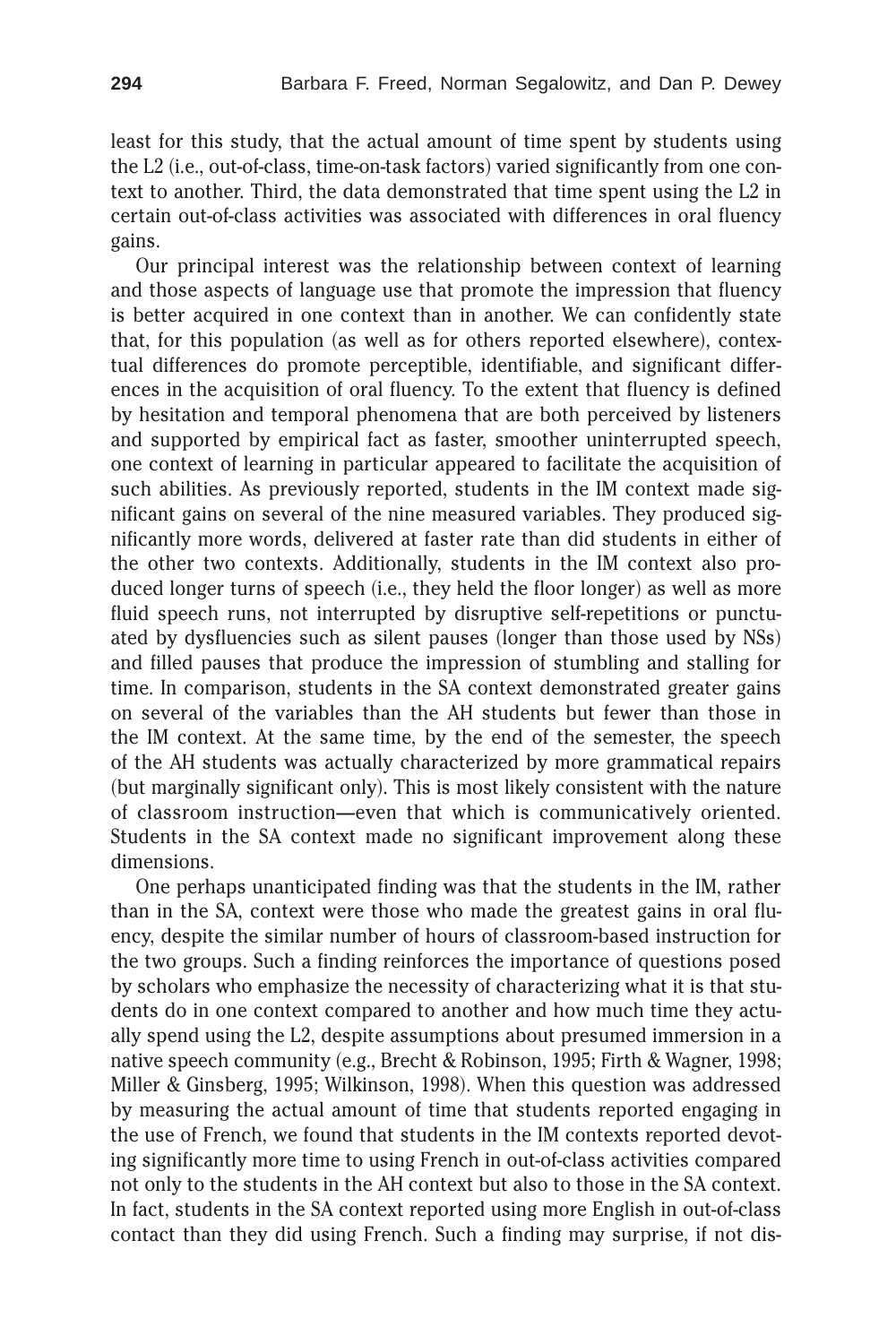tress, the organizers of such programs, but it is consistent with other recent reports concerning the paucity of  $L2$  use by students in an SA setting (Frank, 1997; Wilkinson).

Another possible explanation for the superior performance of the IM students is that the distribution of their hours of learning was over a 7-week period, not 12 as for the others+ Although there is not much research on the relative merits of massed versus distributed classroom learning, Collins, Halter, Lightbown, and Spada (1999) reported that a group of French-speaking, 12- to 13-year-old learners in an intensive, massed, English immersion program outperformed comparable children in a distributed program with similar hours of learning over a longer period of time. Collins et al. were not able to clearly attribute the apparent benefits of massed over distributed learning in this context to any one particular factor or set of factors; nevertheless, their demonstration of an effect is important, and the learning they observed may have involved factors also at play in our study. Future research should address the role played by massed and distributed learning in determining learning-context effects.

In our efforts to determine the extent to which measured differences in oral fluency were associated with features of time-on-task (in particular, out-ofclass activities in either the oral or the literate domain), we measured the relationship between reported use of French and gains in fluency+ Not only did IM students report using French generally more (speaking, reading, writing, and listening combined) than the other two groups, but they also reported speaking and writing French out-of-class significantly more hours per week than did the SA or AH groups. It has been shown that hours per week spent writing French significantly predicted speaking rate gains, whereas the other uses of French did not. This unexpected finding regarding the importance of writing for fluidity of spoken language seemed to be driven by the IM students who engaged in a considerable amount of out-of-class writing activities in French. These students were given many research papers to write—assignments that involved gathering information from different sources, piecing together ideas, and then producing a polished report. It is possible that these students benefited from an effect that Swain  $(1993, 2000)$  has articulated as the basis of her output hypothesis—that the act of producing output forces the learner to process language more deeply. This would certainly be true of report writing. Additionally, sustained activity in looking up information in a variety of sources and accessing and practicing them in report writing could be expected to lead to automatization of important linguistic constructions, possibly including readymade lexical chunks, through frequent encounters with those constructions and chunks (Gatbonton & Segalowitz, 1988; Segalowitz & Gatbonton, 1995; Skehan, 1998), which result in greater certainty about how to use them and in greater fluidity in their production. Such experience might thus be reflected in speech that is less hesitant and freer of self-generated interruptions+

Additionally, it is well known that individual differences exert a major influence on L2 learning and that, in IM contexts, individual differences appear to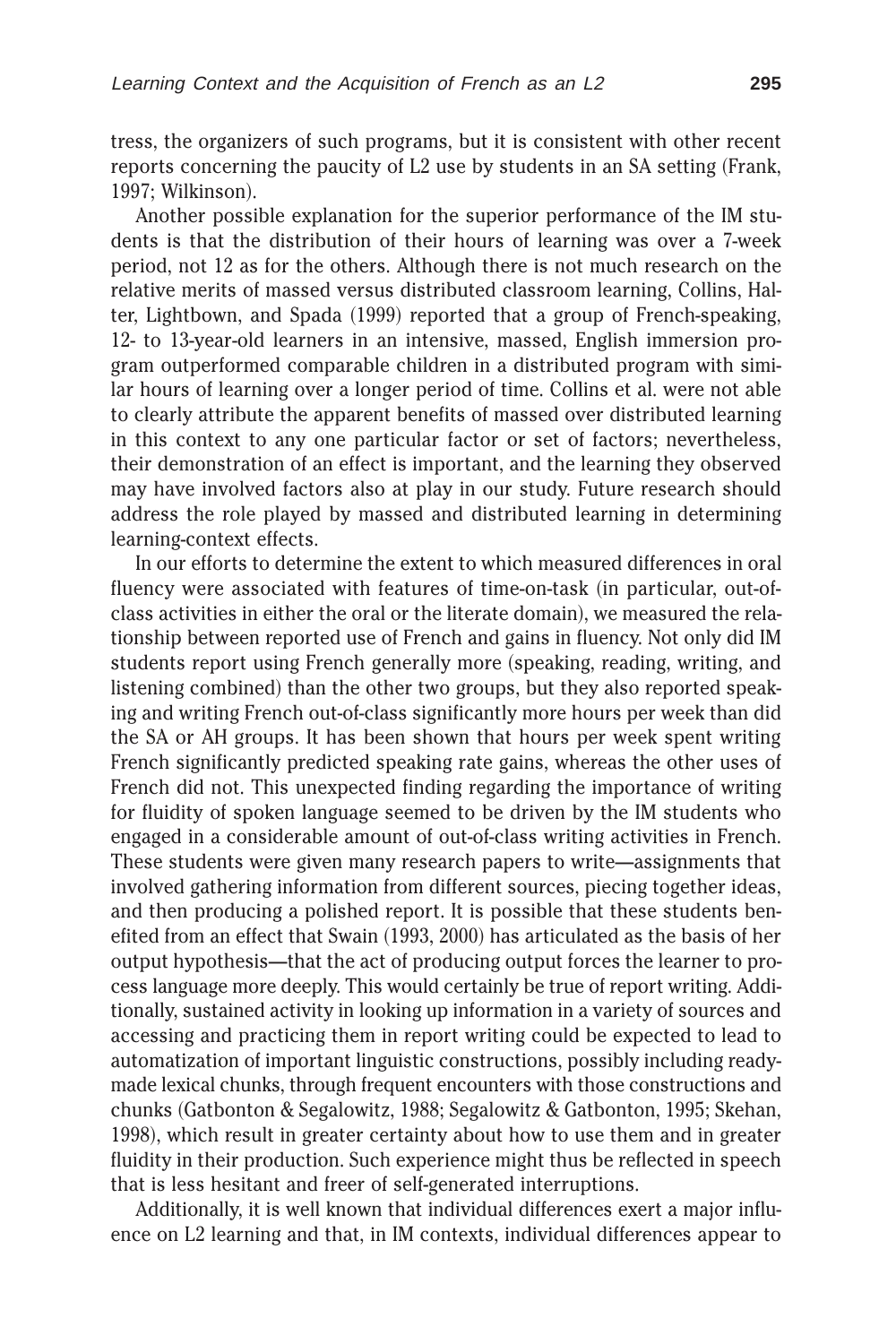be even more prominent (DeKeyser, 1991; Dewey, 2002; Freed, 1995b, among others). Therefore, the question remains as to whether individual differences make some students more capable of engaging in and benefiting from such activities. Although such questions cannot be answered by this study, future reports of research that investigate pretest and posttest cognitive differences among the students in this study and a similar study will be reported elsewhere (Segalowitz & Freed, this issue; Segalowitz, Freed, & Dewey, in preparation).

We alluded in the introduction to this article to a number of assumptions about the advantages of the SA context that are based, in large part, on years' worth of anecdotal reports about what students gain from being abroad and to what these gains may be attributed. Prominent among these beliefs is the assumption that students in the SA context are immersed in the native speech community. Beyond assumptions, there is also some accumulated evidence that supports these beliefs, most prominent among these are the multiinstitution, multiyear studies conducted by Brecht and his colleagues (Brecht & Davidson, 1991; Brecht et al., 1991, 1995; Brecht & Robinson, 1995) of the acquisition of Russian by SA students. However, more recently, work by Frank  $(1997)$ , Pellegrino  $(1998)$ , and Wilkinson  $(1998)$ , among others, has shed light on the fact that this may not always be the case. In our own data, we have observed that students in the SA context do not necessarily use French more than those in an AH context and certainly not more than those in an IM context. In fact, the students in our SA sample reported using more English than French, on a weekly basis, while living in Paris. By contrast, those in the IM context reported using significantly more French than English throughout the 7 weeks of their IM experience.

## **DIRECTIONS FOR FUTURE RESEARCH**

The present study yields results that are, in part, consistent with prior work in this area and, in part, unanticipated. As such, it lays the groundwork for future work that may further elucidate our findings. To begin with, a larger sample size (or students in all three learning contexts) would yield more robust results. We would also hope that future research would explore, in greater depth, students' out-of-classroom language use, particularly for those in the IM and SA contexts. More extensive and frequent observation by the researchers, videotaping of student language use, regularly completed student journals, or other ethnographic procedures will enhance our understanding of what actually occurs in these settings. We would also urge future researchers to collect detailed information about L1 and L2 contact activities by means of questionnaires such as the LCP (Freed, Dewey, et al., this issue) and to strive to gather such data on numerous occasions throughout the study period+

Procedures for collecting oral data are problematic, and assuring comparable speech corpora for students at all levels is very challenging. The OPI is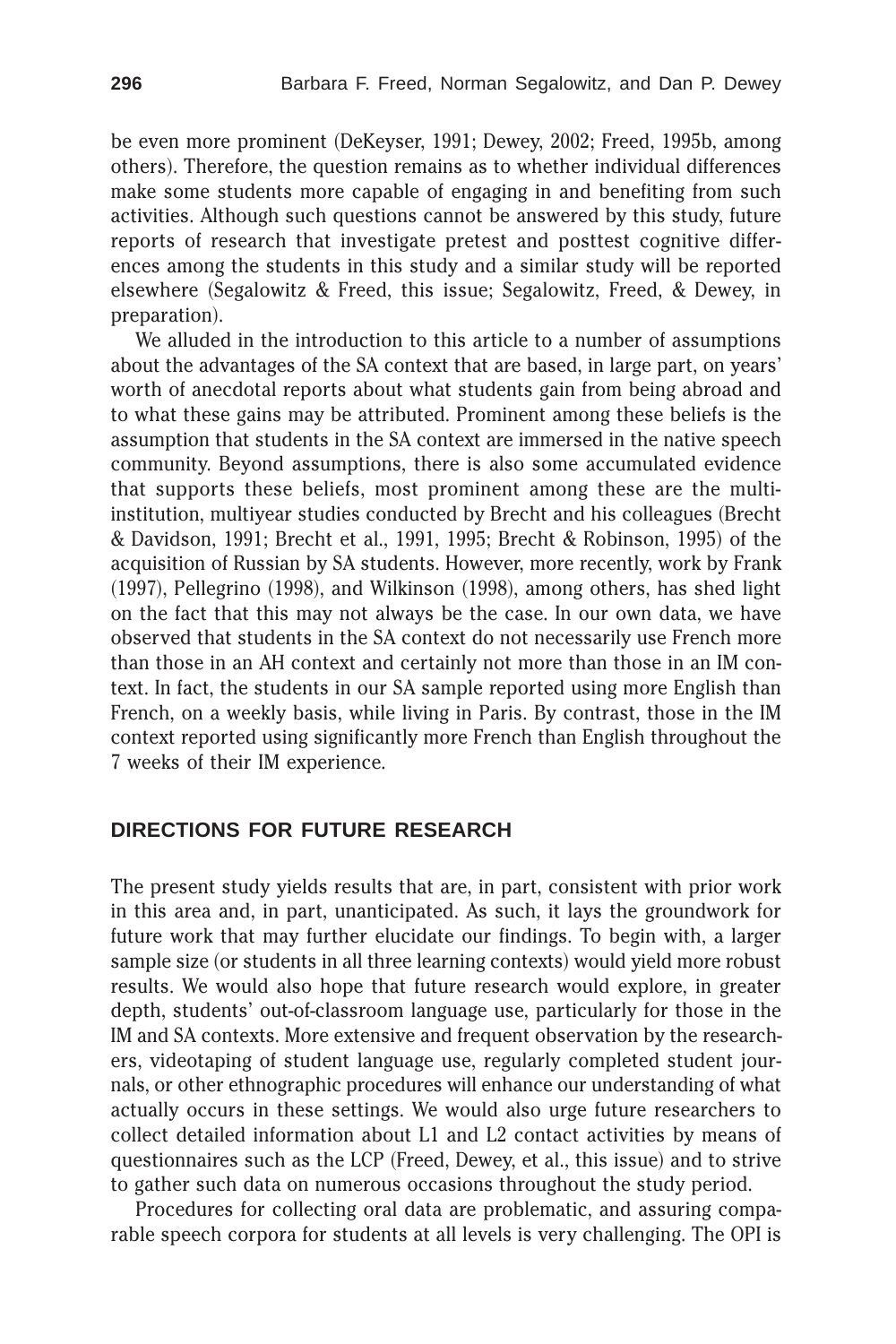a useful instrument for this purpose, but the use of the student language provided by the OPI might be improved if OPI testers were asked to identify portions of the interview that they considered level checks (efforts to confirm student proficiency ratings) as opposed to probes (attempts to challenge students linguistically to determine if they are able to demonstrate higher levels of proficiency) so that extracts always occur at precisely comparable spots in the interview.

Finally, notions of fluency are both intriguing and multifaceted. Given the numerous interpretations of this term as well as multiple interpretations as to what promotes greater oral fluency, it is not possible to prescribe specific procedures for the measurement of L2 fluency. However, we urge future researchers to investigate carefully both features of a context that might promote increased fluency as well as the interaction of various modes of language use that might complement each other. Additionally, we believe that a more fine-grained analysis of various hesitation and temporal phenomena would yield an increasing number of significant results that would inform both researchers and teachers as to what types of language gain might be best anticipated in one context as opposed to another. For example, it is known that L2 learners may, among other things, lengthen final vowels or make use of connectors or transitions such as *and* or *but* that serve as fillers rather than as links and thereby mask what are really hesitations and pauses+ Future research might find it profitable to examine hesitation phenomena at this finer level of detail (see also Clark  $&$  Fox Tree, 2002, for an interesting perspective on filled-pause phenomena that merits examination in an L2 acquisition context).

We cannot retroactively respond to each of our own recommendations for the future, but we believe that our findings are suggestive of directions for future research of this type that will inform both researchers and practitioners in the general field of SLA.

## **CONCLUSION**

Although certain limitations of this study might preclude the wide generalizability of our findings, our results suggest caution in subscribing to the prevailing belief that students who spend time in an SA context necessarily become more fluent in their L2 than do those whose learning takes place in other contexts+ Admittedly, definitions of fluency vary widely but there seems to be common agreement on certain aspects of language use that promotes recognition of what sounds like fluent speech. Our data demonstrate that salient features of fluency associated with rate, quantity, and smoothness of speech—that is, speech devoid of dysfluent and awkward silent and filled pauses and intrusive repetitions—are differentially acquired by students in one context of learning as compared to another. These aspects of oral fluency use stood out above all else as characterizing the speech of students whose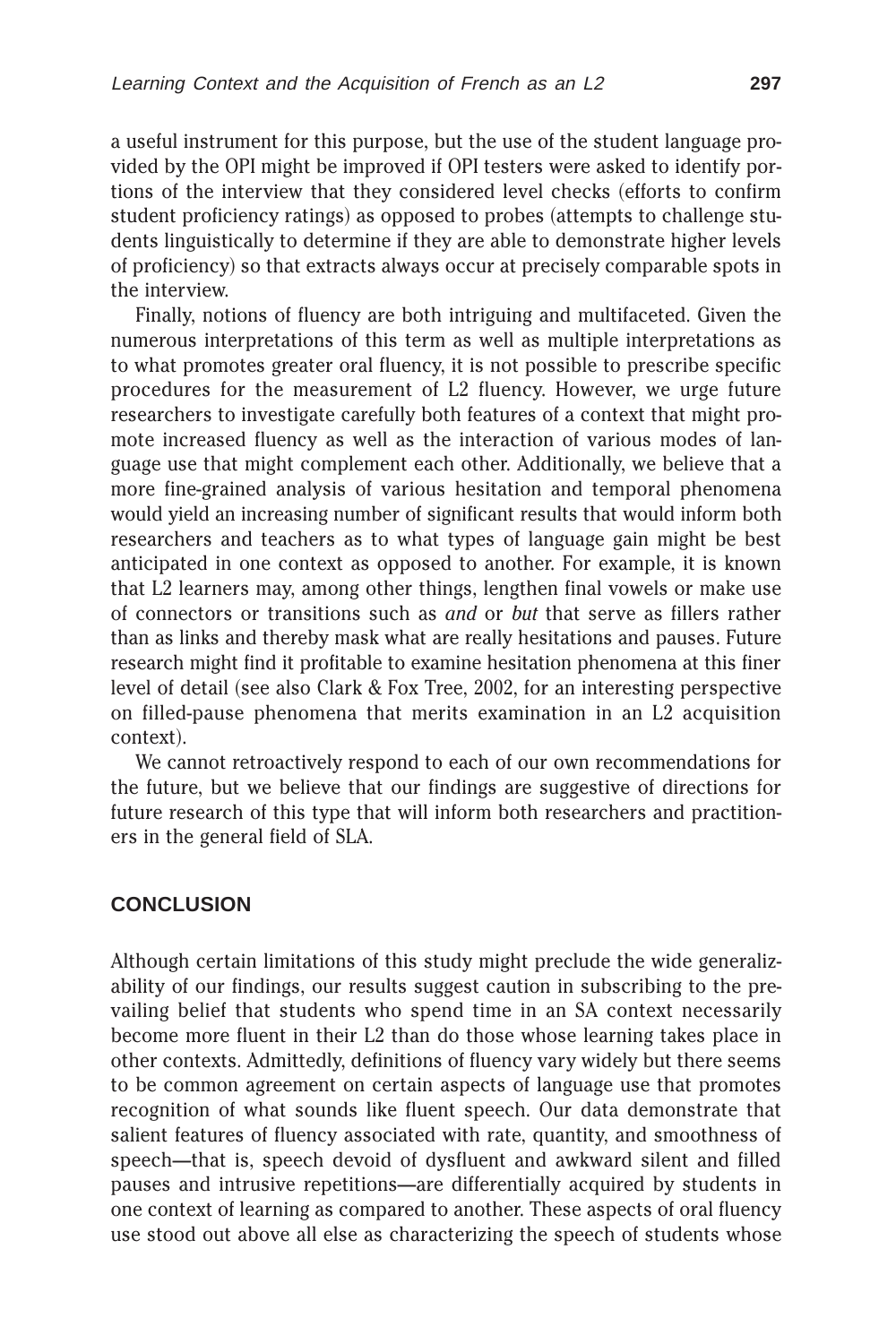language learning had not been limited to the AH setting. In our study, such fluency was acquired most easily by students in the IM context. However, when compared to students in the AH context, those in the SA context also demonstrated significant gains in several features of oral fluidity.

These findings do not lead us to suggest that the IM context is inherently superior to the SA context. Nor do we wish to imply that the SA learning context is less rich and less potentially beneficial to learning than has always been assumed. Rather, our findings move us one step closer to understanding some of what takes place in various learning contexts and to the realization that it is not the context per se that promotes various types of learning but rather, as some have always believed (R. Brecht, personal communication, March 19, 2002; G. R. Tucker, personal communication, April 17, 1994), the nature of the interactions, the quality of the experiences, and the efforts made to use the L2 that render one context superior to another with respect to language gain.

#### **NOTES**

1+ As described by Collentine and Freed in the introduction to this issue, the term *immersion* is subject to numerous interpretations; these will not be reviewed again here. For our purposes, immersion is understood to be those settings in which L2 learners are surrounded by the target language on a potentially full-time basis. Their personal decisions as to how often to use the L2, with whom, for what purpose, and on what occasion vary according to their personal inclinations and these decisions, to be described within the context of this article, are likely to influence their ultimate language acquisition.

2. The OPI is based on an interview used by the various governmental agencies in the United States (the CIA, the Defense Language Institute, the Foreign Service Institute) that are interested in a candidate's ability to use language for a variety of functional purposes  $(e.g., basic survival, work$ related goals, and social interaction). It was adapted in the mid 1980s for use in academic settings by one of the major L2 professional organizations in the United States—the American Council on the Teaching of Foreign Languages (ACTFL). The focus and goal of the OPI is to ascertain what students are able to do with language in a curriculum-free setting rather than on the mastery of the content of any particular course in any particular institution. The OPI ratings used in academic settings span a continuum that ranges from novice-low (those with no functional ability) to superior ~those whose L2 skills might include functional categories such as the ability to hypothesize and to tailor their language to fit a variety of audiences from formal to casual). The OPI rating is one global holistic score that includes a range of linguistic features including text type, function, and content. The OPI scale is ordinal and does not have interval or ratio properties, and hence OPI ratings are not suitable for most parametric statistical analyses. The OPI is administered by testers who are trained and certified by ACTFL. Although no two interviews are identical, there is a precise structure to the interview that includes a series of level checks for establishing the minimal level of a student's ability and then a series of probes whose goal it is to push students to reach their highest level of ability. Each OPI (above the lowest level) includes a role play whose purpose is to oblige the students to assume a role different from the conversational interaction that characterizes the rest of the OPI. ACTFL maintains that trained and certified testers assure high levels of face validity in the ratings they award.

3. The seventh and twelfth minutes of the interviews were selected in an effort to establish as much parity as possible for students with respect to their comfort in the interview. Thus, the initial moments and the conclusion of the interview were avoided, as was the role play that is an inherent part of the standard OPI at most levels of proficiency. As one anonymous *SSLA* reviewer pointed out, the OPI procedure alternates level checks (used for the purpose of confirming where students are most secure in their use of the  $L2$ ) and probes (intended to determine whether or not students can be pushed to higher levels of performance or whether their linguistic control declines or language "breakdown" occurs). It might be expected that students would be more fluent during level checks than during probes. To our knowledge no one has investigated whether the objective flu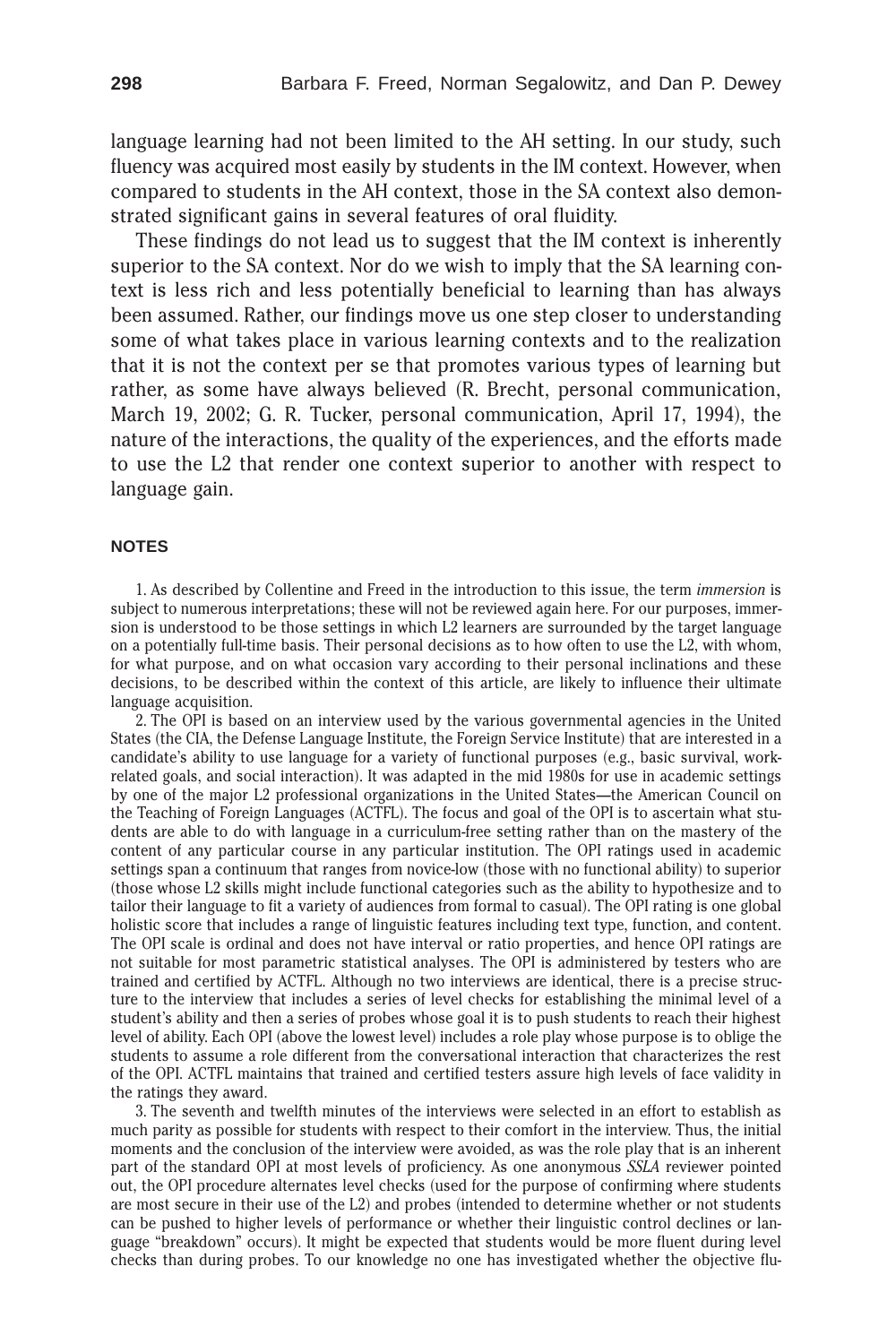ency measures of the type used in our study vary systematically between level checks and probes, and we did not determine whether the two 1-minute samples obtained from each student coincided exactly with level-check or probe phases of the interview (presumably this varied unsystematically from one student to the next because level checks and probes are not specifically timed to occur at particular moments). It might be of considerable interest in a future study to examine the distribution of objective fluency indicators as a function of the different components of the OPI+

4. The False Discovery Rate procedure is used to protect against Type I errors and may be preferred over the better-known Bonferroni procedure because it is far less conservative and has greater power (Benjamini & Hochberg, 1995, 2000).

#### **REFERENCES**

- Allwright, D., & Bailey, K. M. (1991). *Focus on the language classroom*. New York: Cambridge University Press.
- Benjamini, Y., & Hochberg, Y. (1995). Controlling the False Discovery Rate: A practical and powerful approach to multiple testing. *Journal of the Royal Statistical Society*, *B57*, 289–300.
- Benjamini, Y., & Hochberg, Y. (2000). On the adaptive control of the False Discovery Rate in multiple testing with independent statistics+ *Journal of Educational and Behavioral Statistics*, *25*, 60–83+
- Bialystok, E. (1990). *Communication strategies: A psychological analysis of second-language use*. Oxford: Blackwell.
- Brecht, R., & Davidson, D. (1991, March). *Language acquisition gains in study abroad: Program assessment and modification*. Paper presented at the National Foreign Language Center (NFLC) Conference on Language Testing, Washington, DC+
- Brecht, R., Davidson, D., & Ginsberg, R.  $(1991)$ . The empirical study of proficiency gain in study abroad environments of American students of Russian. In D. Davidson (Ed.), *American contributions to the 7th International Congress of MAPRIAL* (pp. 123–152). Washington, DC: American Council of Teachers of Russian+
- Brecht, R., Davidson, D., & Ginsberg, R. (1995). Predicting and measuring language gains in study abroad settings. In B. F. Freed (Ed.), *Second language acquisition in a study abroad context* (pp. 37–66). Amsterdam: Benjamins.
- Brecht, R., & Robinson, J. L. (1995). On the value of formal instruction in study abroad: Student reactions in context. In B. F. Freed (Ed.), *Second language acquisition in a study abroad context*  $(pp, 317-334)$ . Amsterdam: Benjamins.
- Breiner-Sanders, K., Richter, J., & Chi, T. R. (1999, November). *Total language immersion programs: Outcomes and assessments—the Middlebury experience*. Paper presented at the annual meeting of the American Council on the Teaching of Foreign Languages (ACTFL), Dallas, TX.
- Breiner-Sanders, K., Lowe, P., Miles, J., & Swender, E. (2000) ACTFL proficiency guidelines: Speaking revised 1999+ *Foreign Language Annals*, *33*, 13–18+
- Butler-Wall, B. (1986). *The frequency and function of dysfluencies in native and nonnative conversational discourse*. Unpublished doctoral dissertation, University of California, Los Angeles.
- Chaudron, C. (1987). *Second language classrooms: Research on teaching and learning*. New York: Cambridge University Press.
- Chafe, W. L. (1980). Some reasons for hesitating. In H. W. Dechert & M. Raupach (Eds.), *Temporal variables in speech* (pp. 169–180). The Hague: Mouton.
- Clark, H. H., & Fox Tree, J. E.  $(2002)$ . Using *uh* and *um* in spontaneous speaking. *Cognition*,  $84$ , 73–111.
- Coleman, J. (1995). The current state of knowledge concerning student residence abroad. In G. Parker & A. Rouxeville (Eds.), *The year abroad* (pp. 17–42). London: AFLS/CILT.
- Coleman, J. (1998). Language learning and study abroad: The European perspective. *Frontiers*, 4, 167–203+
- Collins, L., Halter, R. H., Lightbown, P. M., & Spada, N.  $(1999)$ . Time and the distribution of time in L2 instruction. *TESOL Quarterly*, 33, 655–680.
- Cucchiarini, C., Strik, H., & Boves, L. (2000). Quantitative assessment of second language learners' fluency by means of automatic speech recognition technology+ *Journal of the Acoustical Society of America*, *107*, 989–999+
- Dechert, H. W. (1980). Pauses and intonation as indicators of verbal planning in second-language speech productions: Two examples from a case study. In H, W. Dechert & M, Raupach (Eds.), *Temporal variables in speech* (pp. 271–285). The Hague: Mouton.
- Dechert, H. W. & Raupach, M. (1987). *Psycholinguistic models of production*. Norwood, NJ: Ablex.
- Deese, J. (1980). Pauses, prosody, and the demands of production in language. In H. W. Dechert & M. Raupach (Eds.), *Temporal variables in speech* (pp. 69–84). The Hague: Mouton.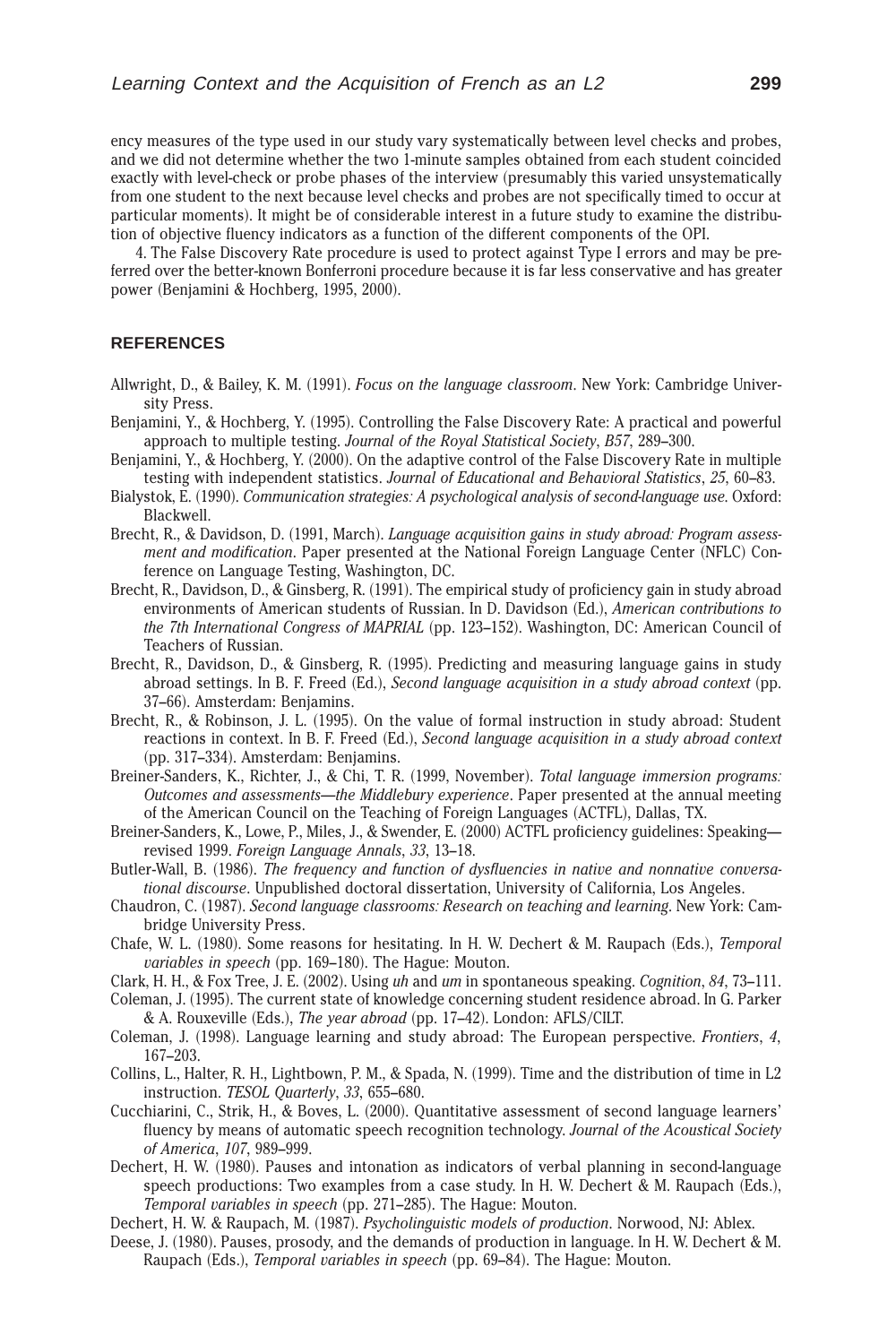DeKeyser, R. (1991). Foreign language development during a semester abroad. In B. F. Freed (Ed.), *Foreign language acquisition and the classroom* (pp. 104–118). Lexington, MA: D. C. Heath.

- Dewaele,  $\bar{J}$ -M.  $(2002)$ . Individual differences in L2 fluency: The effect of neurobiological correlates. In V. Cook (Ed.), *Portraits of the L2 user* (pp. 221–249). Clevedon, UK: Multilingual Matters.
- Dewey, D. (2002). The effects of study context and environment on the acquisition of reading by students of Japanese as a second language during study-abroad and intensive domestic immersion. Unpublished doctoral dissertation, Carnegie Mellon University, Pittsburgh, PA+
- Ellis, R. (1994). *The study of second language acquisition*. Oxford: Oxford University Press.
- Ejzenberg, R. (1992) *Understanding nonnative oral fluency: The role of task structure and discourse variability*. Unpublished doctoral dissertation, State University of New York, Albany.
- Fillmore, C. J. (1979). On fluency. In C. J. Fillmore (Ed.), *Individual differences in language ability and language behavior* (pp. 85–101). San Diego, CA: Academic Press.
- Firth, A., & Wagner, J. (1998). SLA property: No trespassing. *Modern Language Journal*, *82*, 91–94.
- Foster, P., & Skehan, P. (1996). The influence of planning on performance in task-based learning. *Studies in Second Language Acquisition, 18, 299-324.*
- Frank, V. (1997, March). *Potential negative effects of homestay*. Paper presented at the Middle Atlantic Conference of the American Association for the Advancement of Slavic Studies, Albany, NY.
- Freed, B. F. (1990). Language learning in a study abroad context: The effects of interactive and noninteractive out-of-class contact on grammatical achievement and oral proficiency. In J. E. Alatis (Ed.), Georgetown University Round Table on Language and Linguistics: Linguistics, language teach*ing and language acquisition—The interdependence of theory, practice, and research* (pp. 459– 477). Washington, DC: Georgetown University Press.
- Freed, B. F. (Ed.). (1995a). *Second language acquisition in a study abroad context*. Amsterdam: Benjamins.
- Freed, B. F. (1995b). What makes us think that students who study abroad become fluent? In B. F. Freed (Ed.), *Second language acquisition in a study abroad context* (pp. 123–148). Amsterdam: Benjamins.
- Freed, B, F, (1998). An overview of issues and research in language learning in a study abroad setting+ *Frontiers*, *4*, 31–60+
- Freed, B, F., So, S., & Lazar, N. (2003). Language learning abroad: How do gains in written fluency compare with oral fluency in French as a second language? *Association of Departments of Foreign Languages Bulletin*, *34*, 34–40+
- Gatbonton, E., & Segalowitz, N. (1988). Creative automatization: Principles for promoting fluency within a communicative framework. *TESOL Quarterly*, 22, 473–492.
- Goldman-Eisler, F. (1961). The distribution of pause duration in speech. *Language and Speech*, *4*, 232–237+
- Goldman-Eisler, F. (1968). *Psycholinguistics: Experiments in spontaneous speech*. San Diego, CA: Academic Press.
- Griffiths, R. (1991). Pausological research in an L2 context: A rationale and review of selected studies. *Applied Linguistics*, 12, 345–364.
- Grosjean, F. (1980). Linguistic structures and performance structures: Studies in pause distribution. In H, W. Dechert & M. Raupach (Eds.), *Temporal variables in speech* (pp. 91–106). The Hague: Mouton.
- Huebner, T. (1995). The effects of overseas language programs: Report on a case study of an intensive Japanese course. In B. F. Freed (Ed.), *Second language acquisition in a study abroad context*  $(pp. 171-193)$ . Amsterdam: Benjamins.
- Jefferson, G. (1979). Error correction as an interactional resource. *Language and Society*, 3, 181–199.
- Kowal, S. & O'Connell, D. C. (1980). Pausological research at Saint Louis University. In H. W. Dechert & M. Raupach (Eds.), *Temporal variables in speech* (pp. 61–68). The Hague: Mouton.
- Lafford, B. (1995). Getting into, through, and out of a situation: A comparison of communicative strategies used by students studying Spanish abroad and "at home." In B. F. Freed (Ed.), *Second language acquisition in a study abroad context* (pp. 97–121). Amsterdam: Benjamins.
- Lapkin, S., Hart, D., & Swain, M. (1995). A Canadian interprovincial exchange: Evaluating the linguistic impact of a three-month stay in Quebec. In B. F. Freed (Ed.), *Second language acquisition in a study abroad context* (pp. 67–94). Amsterdam: Benjamins.
- Lennon, P. (1990). Investigating fluency in EFL: A quantitative approach. *Language Learning*, 40, 387–417+
- Liskin-Gasparro, J. (1998). Linguistic development in an immersion context: How advanced learners of Spanish perceive SLA. *Modern Language Journal*, 82, 159-175.
- McKee, E. (1983). *The effects of intensive language instruction on student performance in beginning college French*. (Report no. FL013910). Washington, DC: Center for Applied Linguistics (ERIC Document Reproduction Service no. ED233601).